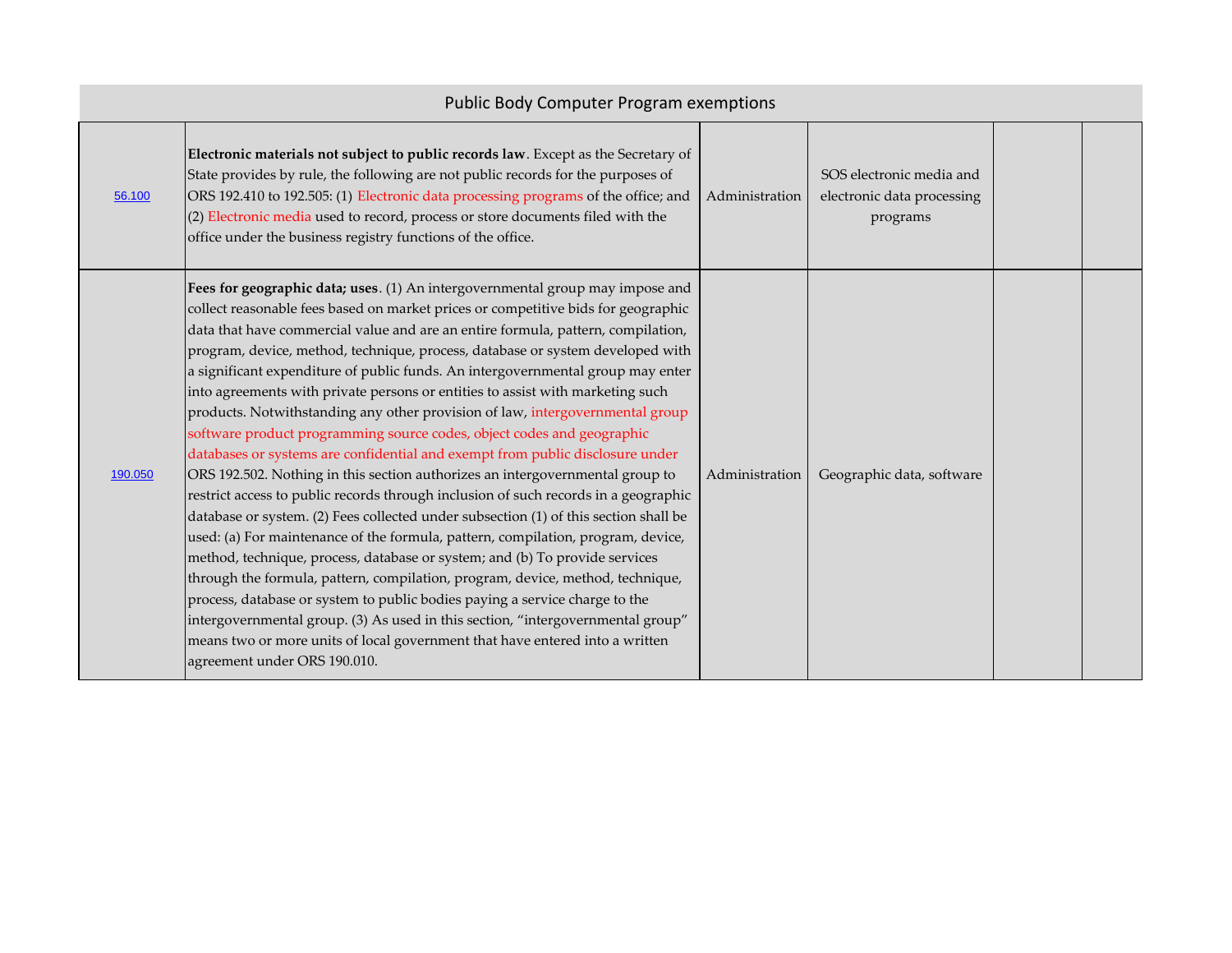| 268.357     | Authority to sell certain information; marketing agreements; confidentiality.<br>Subject to the provisions of a district charter, a district may impose and collect<br>reasonable fees based on market prices or competitive bids for geographic data<br>that have commercial value and are an entire formula, pattern, compilation,<br>program, device, method, technique, process, database or system developed with<br>a significant expenditure of public funds. A district may enter into agreements<br>with private persons or entities to assist with marketing such products.<br>Notwithstanding any other provision of law, district software product<br>programming source codes, object codes and geographic databases or systems are<br>confidential and exempt from public disclosure under ORS 192.502. Nothing in<br>this section authorizes a district to restrict access to public records through<br>inclusion of such records in a geographic database or system. | Administration | GIS software, object codes,<br>databases                     |                    |
|-------------|--------------------------------------------------------------------------------------------------------------------------------------------------------------------------------------------------------------------------------------------------------------------------------------------------------------------------------------------------------------------------------------------------------------------------------------------------------------------------------------------------------------------------------------------------------------------------------------------------------------------------------------------------------------------------------------------------------------------------------------------------------------------------------------------------------------------------------------------------------------------------------------------------------------------------------------------------------------------------------------|----------------|--------------------------------------------------------------|--------------------|
| 192.501(15) | Computer programs developed or purchased by or for any public body for its<br>own use. As used in this subsection, "computer program" means a series of<br>instructions or statements which permit the functioning of a computer system in a<br>manner designed to provide storage, retrieval and manipulation of data from<br>such computer system, and any associated documentation and source material<br>that explain how to operate the computer program. "Computer program" does<br>not include: (a) The original data, including but not limited to numbers, text,<br>voice, graphics and images; (b) Analyses, compilations and other manipulated<br>forms of the original data produced by use of the program; or (c) The<br>mathematical and statistical formulas which would be used if the manipulated<br>forms of the original data were to be produced manually.                                                                                                       | Administration | Public body computer<br>programs (purchased or<br>developed) | public<br>interest |

Prosecuting Attorney Notice exemptions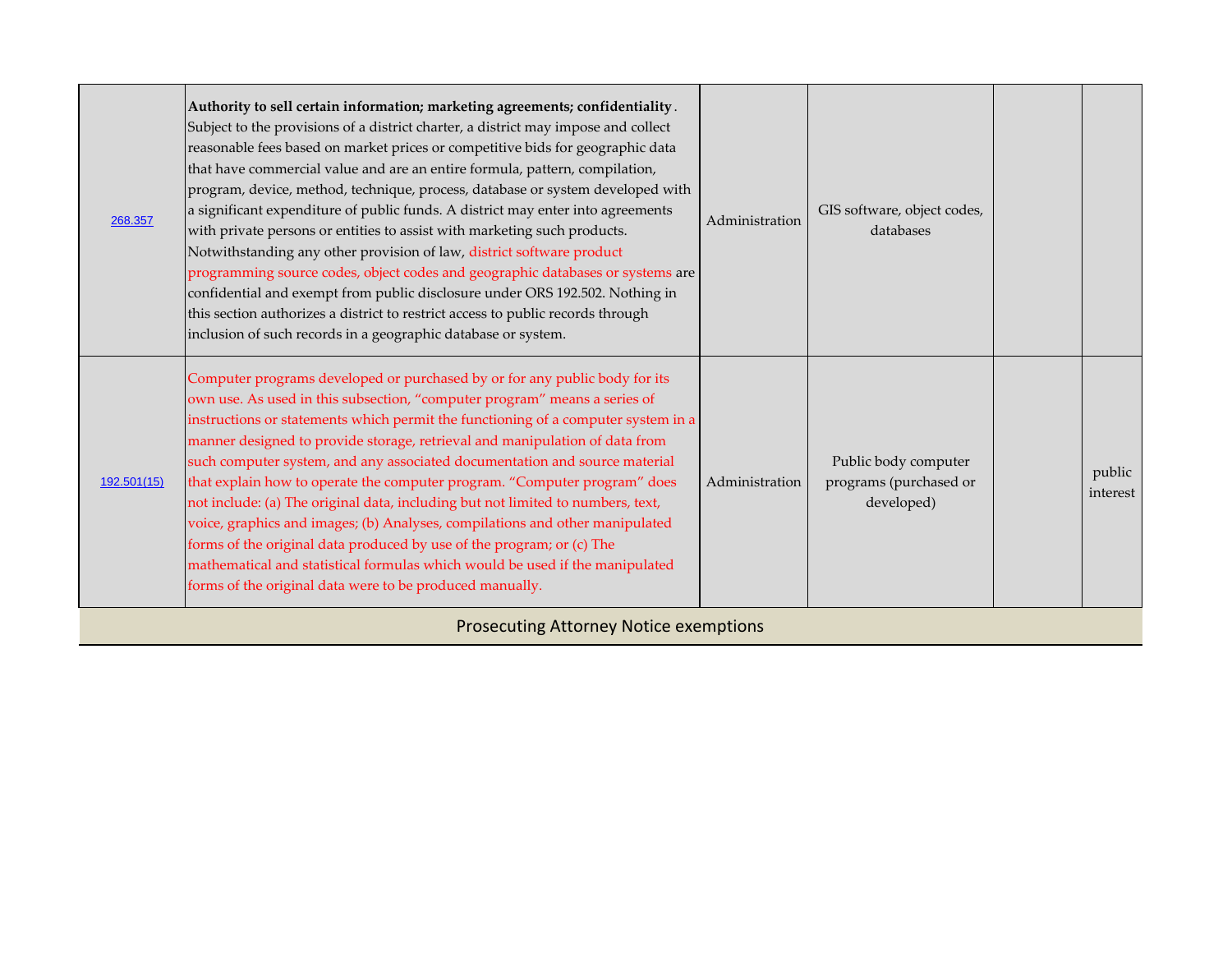| 618.506 | Enjoining security seal violations; notice to defendant; voluntary compliance;<br>temporary order; attorney fees and costs. (2) Before filing a suit under subsection<br>$(1)$ of this section, the prosecuting attorney shall in writing notify the person<br>charged of the alleged security seal violation and the relief to be sought. Such<br>notice shall be served in the manner set forth in ORS 618.526 for the service of<br>investigative demands. The person charged thereupon shall have 10 days within<br>which to execute and deliver to the prosecuting attorney an assurance of<br>voluntary compliance. Such assurance shall set forth what actions, if any, the<br>person charged intends to take with respect to the alleged violation. The<br>assurance of voluntary compliance shall not be considered an admission of a<br>violation for any purpose. If the prosecuting attorney is satisfied with the<br>assurance of voluntary compliance, it may be submitted to an appropriate court<br>for approval and if approved shall thereafter be filed with the clerk of the court.<br>Violation of an assurance of voluntary compliance which has been approved by<br>and filed with the court constitutes a contempt of court. The notice of the<br>prosecuting attorney under this subsection is not a public record until the<br>expiration of 10 days from the service of the notice. | Administration | Notice of prosecuting<br>attorney regarding seal<br>violation | temporary |
|---------|----------------------------------------------------------------------------------------------------------------------------------------------------------------------------------------------------------------------------------------------------------------------------------------------------------------------------------------------------------------------------------------------------------------------------------------------------------------------------------------------------------------------------------------------------------------------------------------------------------------------------------------------------------------------------------------------------------------------------------------------------------------------------------------------------------------------------------------------------------------------------------------------------------------------------------------------------------------------------------------------------------------------------------------------------------------------------------------------------------------------------------------------------------------------------------------------------------------------------------------------------------------------------------------------------------------------------------------------------------------------------------------------------------------|----------------|---------------------------------------------------------------|-----------|
|---------|----------------------------------------------------------------------------------------------------------------------------------------------------------------------------------------------------------------------------------------------------------------------------------------------------------------------------------------------------------------------------------------------------------------------------------------------------------------------------------------------------------------------------------------------------------------------------------------------------------------------------------------------------------------------------------------------------------------------------------------------------------------------------------------------------------------------------------------------------------------------------------------------------------------------------------------------------------------------------------------------------------------------------------------------------------------------------------------------------------------------------------------------------------------------------------------------------------------------------------------------------------------------------------------------------------------------------------------------------------------------------------------------------------------|----------------|---------------------------------------------------------------|-----------|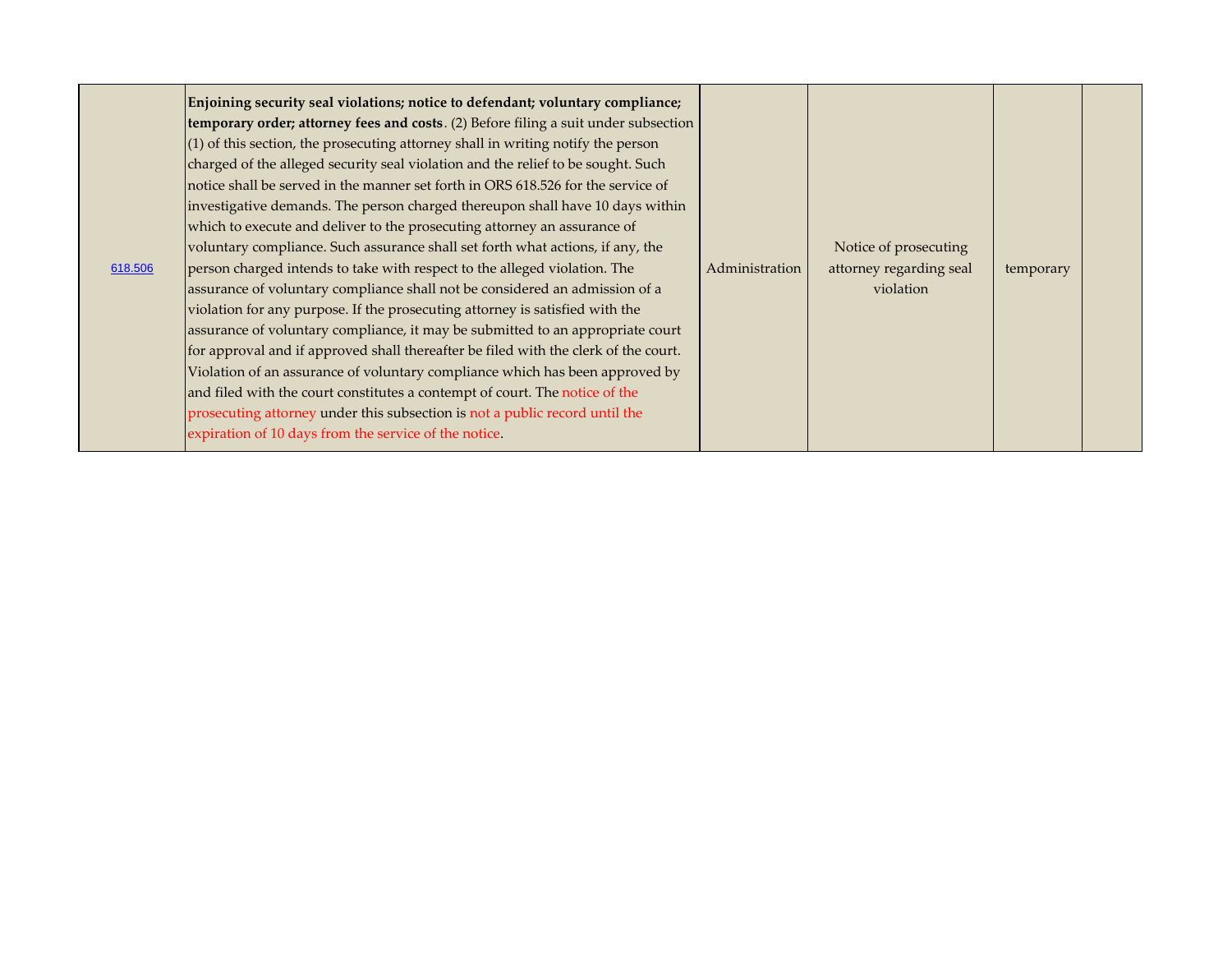|  |                                                                               | Enjoining unlawful trade practices; assurance of voluntary compliance;              |                |                          |           |  |
|--|-------------------------------------------------------------------------------|-------------------------------------------------------------------------------------|----------------|--------------------------|-----------|--|
|  |                                                                               | attorney fees. (2) Except as provided in subsections (5) and (6) of this section,   |                |                          |           |  |
|  |                                                                               | before filing a suit under subsection (1) of this section, the prosecuting attorney |                |                          |           |  |
|  |                                                                               | shall in writing notify the person charged of the alleged unlawful trade practice   |                |                          |           |  |
|  |                                                                               | and the relief to be sought. Such notice shall be served in the manner set forth in |                |                          |           |  |
|  |                                                                               | ORS 646.622 for the service of investigative demands. The person charged            |                |                          |           |  |
|  |                                                                               | thereupon shall have 10 days within which to execute and deliver to the             |                |                          |           |  |
|  |                                                                               | prosecuting attorney an assurance of voluntary compliance. Such assurance shall     |                |                          |           |  |
|  |                                                                               | set forth what actions, if any, the person charged intends to take with respect to  |                |                          |           |  |
|  |                                                                               | the alleged unlawful trade practice. The assurance of voluntary compliance shall    |                |                          |           |  |
|  |                                                                               | not be considered an admission of a violation for any purpose. If the prosecuting   |                | Notice of prosecuting    |           |  |
|  | 646.632                                                                       | attorney is satisfied with the assurance of voluntary compliance, it may be         | Administration | attorney regarding trade | temporary |  |
|  |                                                                               | submitted to an appropriate court for approval and if approved shall thereafter be  |                | practice violation       |           |  |
|  |                                                                               | filed with the clerk of the court. If an approved assurance of voluntary            |                |                          |           |  |
|  | compliance provides for the payment of an amount of money, as restitution or  |                                                                                     |                |                          |           |  |
|  | otherwise, and if the amount is not paid within 90 days of the date the court |                                                                                     |                |                          |           |  |
|  |                                                                               | approves the assurance, or, if the assurance of voluntary compliance requires       |                |                          |           |  |
|  |                                                                               | periodic payments and if any periodic payment is not paid within 30 days of the     |                |                          |           |  |
|  |                                                                               | date specified in the assurance of voluntary compliance for any periodic payment,   |                |                          |           |  |
|  |                                                                               | then the prosecuting attorney may submit that portion of the assurance of           |                |                          |           |  |
|  |                                                                               | voluntary compliance which provides for the payment of money to the court with      |                |                          |           |  |
|  |                                                                               | a certificate stating the unpaid balance in a form which fully complies with the    |                |                          |           |  |
|  |                                                                               | requirements of ORS 18 038 and 18 042 Upon submission of an assurance of            |                |                          |           |  |
|  |                                                                               | <b>Competetive Procurement Exemptions</b>                                           |                |                          |           |  |
|  |                                                                               | Competitive sealed bidding. (5)(a) The contracting agency shall open bids           |                |                          |           |  |
|  |                                                                               | publicly at the time, date and place designated in the invitation to bid. When      |                |                          |           |  |
|  |                                                                               | authorized by, and in accordance with, rules adopted under ORS 279A.065, bids       |                |                          |           |  |
|  |                                                                               | may be submitted, received and opened through electronic means. (b) The             |                |                          |           |  |
|  |                                                                               |                                                                                     |                |                          |           |  |
|  |                                                                               | contracting agency shall record the amount of a bid, the name of the bidder and     |                |                          |           |  |
|  | 279B.055                                                                      | other relevant information specified by rule adopted under ORS 279A.065. The        | Administration | Competetive bidding      | temporary |  |
|  |                                                                               | record shall be open to public inspection. (c) Notwithstanding a requirement to     |                | documents                |           |  |
|  |                                                                               | make bids open to public inspection after the contracting agency issues notice of   |                |                          |           |  |
|  |                                                                               | intent to award a contract, a contracting agency may withhold from disclosure to    |                |                          |           |  |
|  |                                                                               | the public trade secrets, as defined in ORS 192.501, and information submitted to   |                |                          |           |  |
|  |                                                                               | a public body in confidence, as described in ORS 192.502, that are contained in a   |                |                          |           |  |

bid.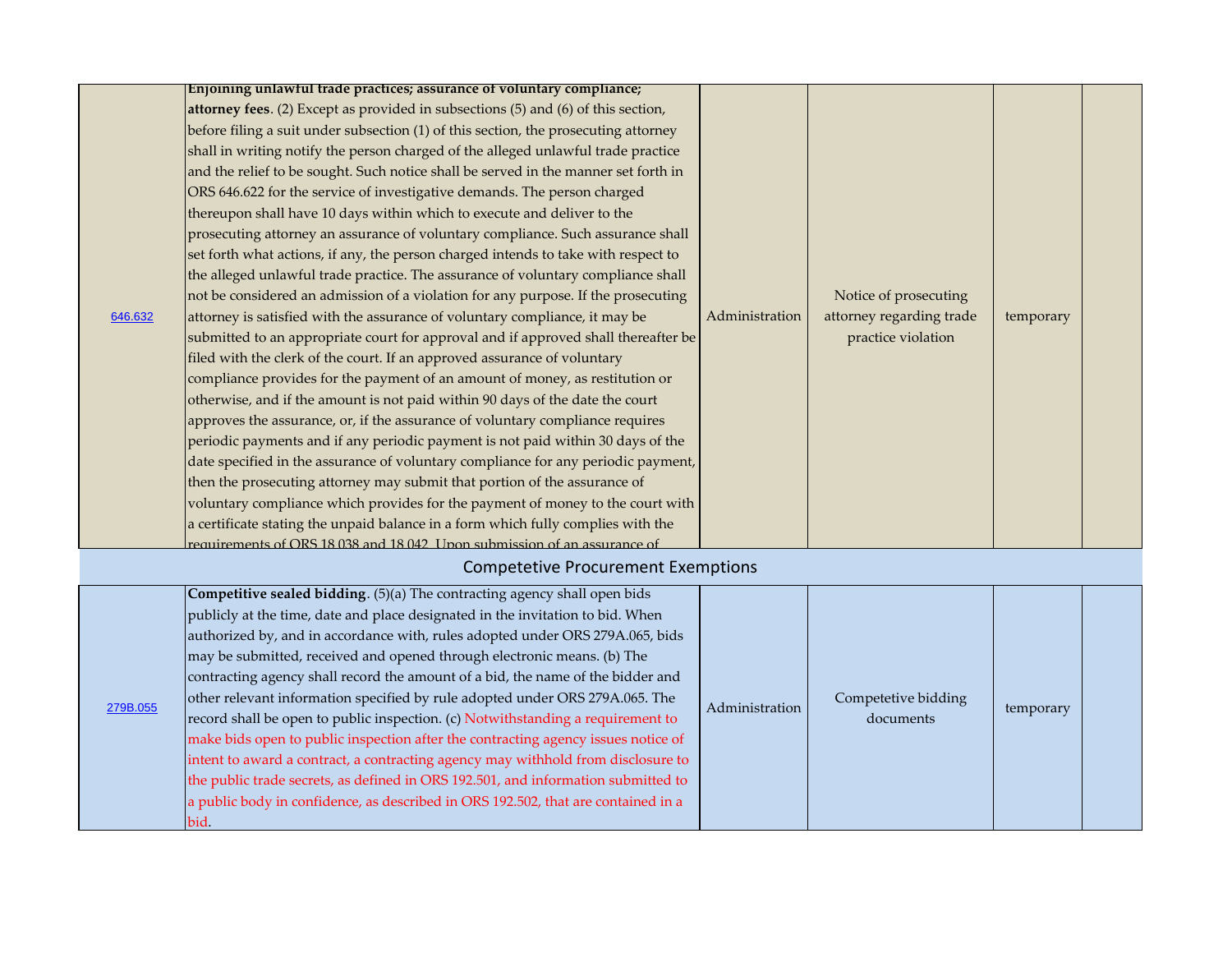| 279B.060 | Competitive sealed proposals. (6)(a) Notwithstanding ORS 192.410 to 192.505,<br>proposals may be opened in a manner to avoid disclosing contents to competing<br>proposers during, when applicable, the process of negotiation, but the contracting<br>agency shall record and make available the identity of all proposers as part of the<br>contracting agency's public records after the proposals are opened.<br>Notwithstanding ORS 192.410 to 192.505, proposals are not required to be open<br>for public inspection until after the notice of intent to award a contract is issued.<br>The fact that proposals are opened at a meeting, as defined in ORS 192.610, does<br>not make the contents of the proposals subject to disclosure, regardless of whether<br>the public body opening the proposals fails to give notice of or provide for an<br>executive session for the purpose of opening proposals. (b) Notwithstanding a<br>requirement to make proposals open to public inspection after the contracting<br>agency issues notice of intent to award a contract, a contracting agency may<br>withhold from disclosure to the public materials included in a proposal that are<br>exempt or conditionally exempt from disclosure under ORS 192.501 or 192.502. | Administration | Competetive bidding<br>documents                                     | temporary |  |
|----------|---------------------------------------------------------------------------------------------------------------------------------------------------------------------------------------------------------------------------------------------------------------------------------------------------------------------------------------------------------------------------------------------------------------------------------------------------------------------------------------------------------------------------------------------------------------------------------------------------------------------------------------------------------------------------------------------------------------------------------------------------------------------------------------------------------------------------------------------------------------------------------------------------------------------------------------------------------------------------------------------------------------------------------------------------------------------------------------------------------------------------------------------------------------------------------------------------------------------------------------------------------------------------------|----------------|----------------------------------------------------------------------|-----------|--|
| 279C.107 | Public disclosure of contents of proposals for architectural, engineering,<br>photogrammetric mapping, transportation planning or land surveying services;<br>treatment of trade secrets and confidential information. (1) Notwithstanding the<br>public records law, ORS 192.410 to 192.505, if a contracting agency solicits a<br>contract for architectural, engineering, photogrammetric mapping, transportation<br>planning or land surveying services or related services by a competitive proposal:<br>(a) The contracting agency may open proposals so as to avoid disclosing contents<br>to competing proposers during, when applicable, the process of negotiation.<br>(b) The contracting agency need not open proposals for public inspection until<br>after the contracting agency executes a contract.                                                                                                                                                                                                                                                                                                                                                                                                                                                            | Administration | Ensure competetive<br>procurement - Competetive<br>bidding documents | temporary |  |
| 279C.365 | Requirements for solicitation documents and bids and proposals. (3) A bid<br>made to the contracting agency under ORS 279C.335 or 279C.400 must be:(a) In<br>writing;(b) Filed with the person the contracting agency designates to receive<br>bids; and (c) Opened publicly by the contracting agency immediately after the<br>deadline for submitting bids. (4) After the contracting agency opens the bids, the<br>contracting agency shall make the bids available for public inspection.                                                                                                                                                                                                                                                                                                                                                                                                                                                                                                                                                                                                                                                                                                                                                                                   | Administration | Competetive bidding<br>documents                                     | temporary |  |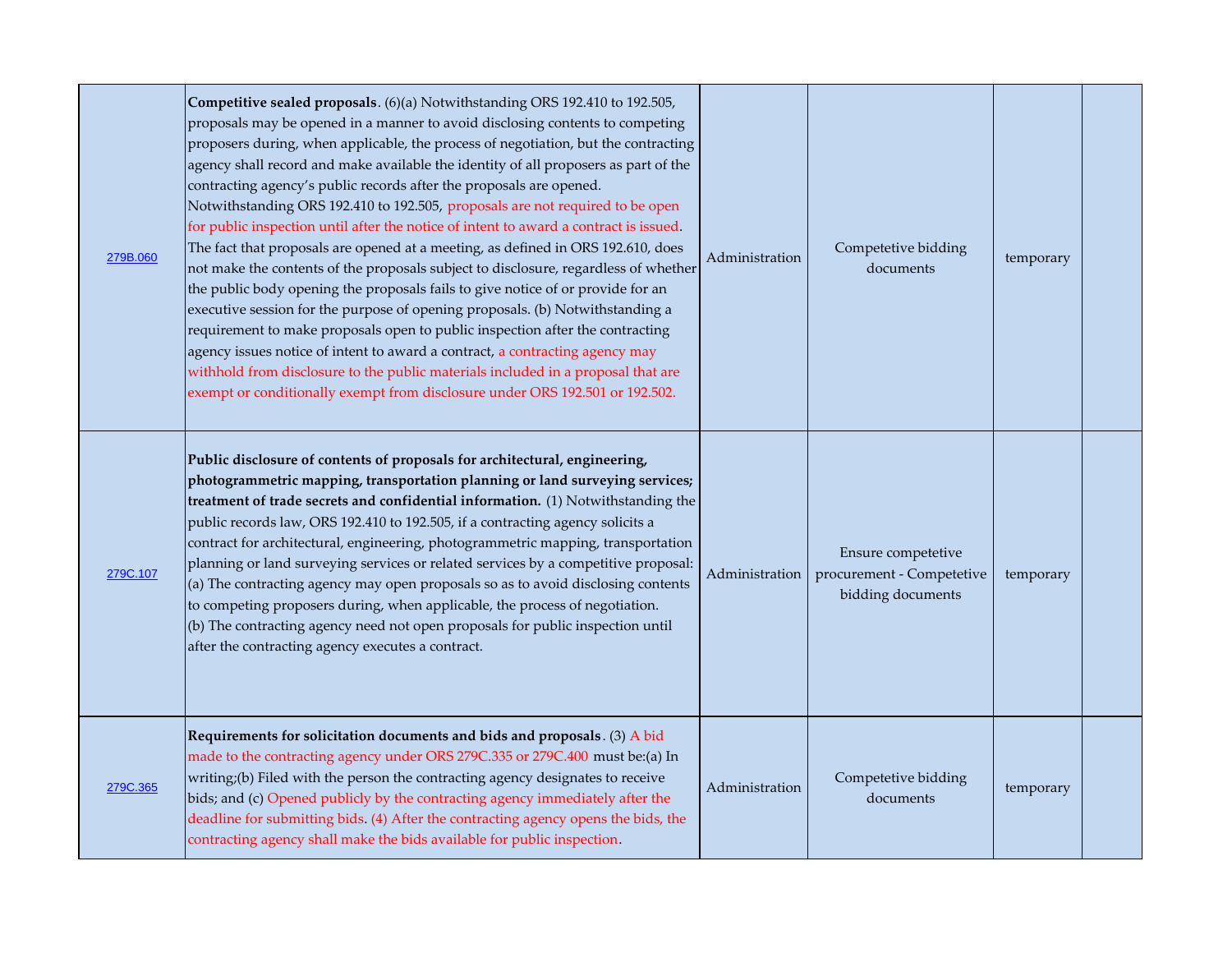| 279C.410    | Receipt of proposals; evaluation and award. (1) Notwithstanding the public<br>records law, ORS 192.410 to 192.505: (a) Proposals may be opened so as to avoid<br>disclosure of contents to competing proposers during, when applicable, the<br>process of negotiation.(b) Proposals are not required to be open for public<br>inspection until after the notice of intent to award a contract is issued.                                                                                                                                                                                                                                                                                                                                                                                                                                                                                                                                                             | Administration | Competetive bidding<br>documents                                        | temporary |                    |
|-------------|----------------------------------------------------------------------------------------------------------------------------------------------------------------------------------------------------------------------------------------------------------------------------------------------------------------------------------------------------------------------------------------------------------------------------------------------------------------------------------------------------------------------------------------------------------------------------------------------------------------------------------------------------------------------------------------------------------------------------------------------------------------------------------------------------------------------------------------------------------------------------------------------------------------------------------------------------------------------|----------------|-------------------------------------------------------------------------|-----------|--------------------|
|             | Submitted in Confidence exemptions                                                                                                                                                                                                                                                                                                                                                                                                                                                                                                                                                                                                                                                                                                                                                                                                                                                                                                                                   |                |                                                                         |           |                    |
| 192.502(4)  | Information submitted to a public body in confidence and not otherwise required<br>by law to be submitted, where such information should reasonably be considered<br>confidential, the public body has obliged itself in good faith not to disclose the<br>information, and when the public interest would suffer by the disclosure.                                                                                                                                                                                                                                                                                                                                                                                                                                                                                                                                                                                                                                 | Administration | Information submtitted on<br>condition of confidentiality               |           | public<br>interest |
| 192.502(31) | Documents, materials or other information submitted to the Director of the<br>Department of Consumer and Business Services in confidence by a state, federal,<br>foreign or international regulatory or law enforcement agency or by the National<br>Association of Insurance Commissioners, its affiliates or subsidiaries under ORS<br>86A.095 to 86A.198, 86A.990, 86A.992, 697.005 to 697.095, 697.602 to 697.842,<br>705.137, 717.200 to 717.320, 717.900 or 717.905, ORS chapter 59, 723, 725 or 726,<br>the Bank Act or the Insurance Code when: (a) The document, material or other<br>information is received upon notice or with an understanding that it is<br>confidential or privileged under the laws of the jurisdiction that is the source of<br>the document, material or other information; and (b) The director has obligated<br>the Department of Consumer and Business Services not to disclose the document,<br>material or other information. | Administration | Information submitted to<br>DCBS on understanding of<br>confidentiality |           |                    |

## Exemptions for reports to public bodies

|         | Immunity of person making report in good faith; identity confidential. $(1)$      |                |                       |  |
|---------|-----------------------------------------------------------------------------------|----------------|-----------------------|--|
| 124.075 | Anyone participating in good faith in the making of a report of elder abuse and   | Administration |                       |  |
|         | who has reasonable grounds for making the report shall have immunity from any     |                | Elder abuse reporters |  |
|         | civil liability that might otherwise be incurred or imposed with respect to the   |                |                       |  |
|         | making or content of such report. Any such participant shall have the same        |                |                       |  |
|         | immunity with respect to participating in any judicial proceeding resulting from  |                |                       |  |
|         | such report. (2) The identity of the person making the report shall be treated as |                |                       |  |
|         | confidential information and shall be disclosed only with the consent of that     |                |                       |  |
|         | person or by judicial process, or as required to perform the functions under ORS  |                |                       |  |
|         | 124.070.                                                                          |                |                       |  |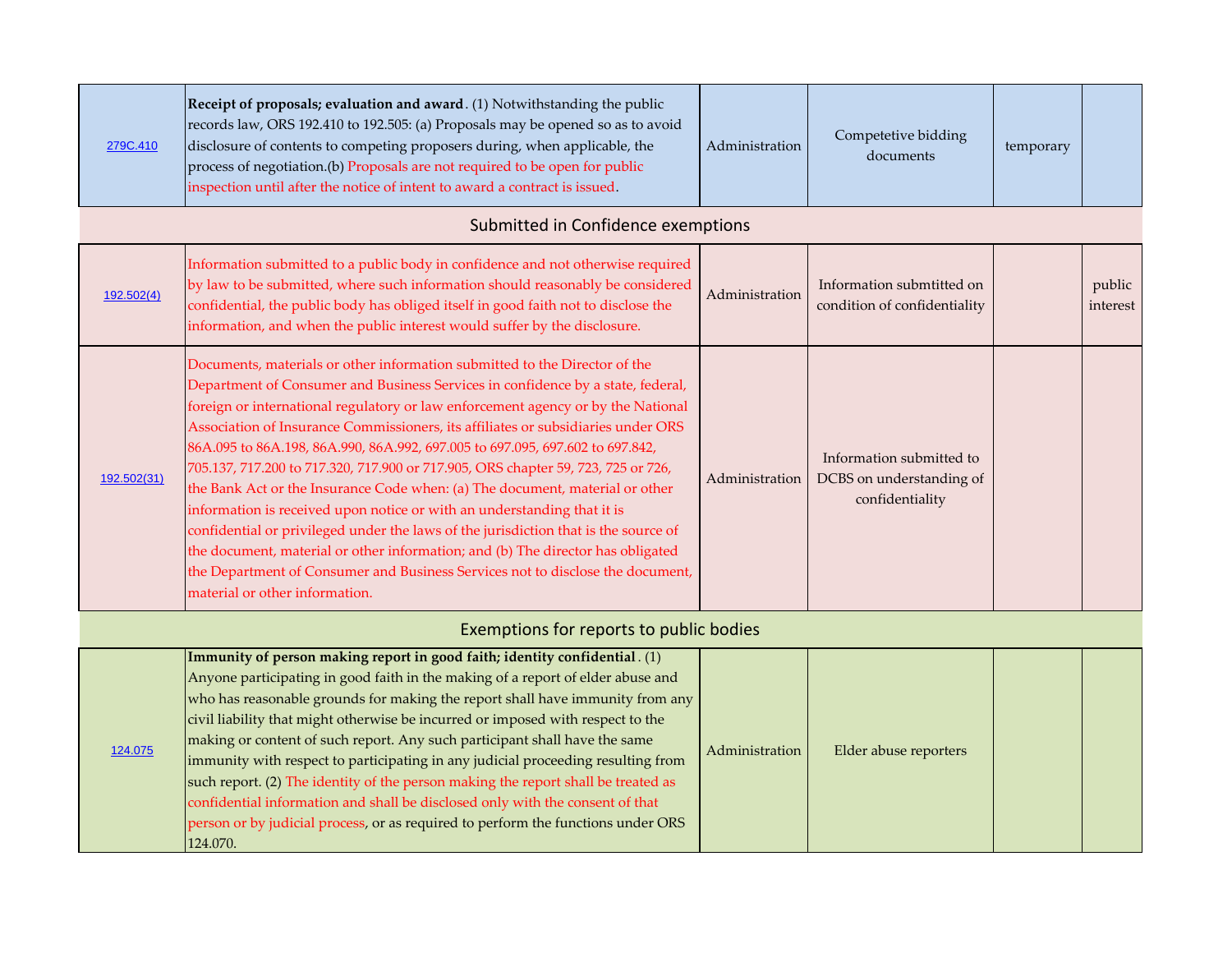| 124.090 | Confidentiality of records; exceptions. Notwithstanding the provisions of ORS<br>192.410 to 192.505, the names of the public or private official who made the<br>complaint, witnesses and the elderly persons compiled under the provisions of<br>ORS 124.050 to 124.095 are confidential and are not accessible for public<br>inspection. However, the Department of Human Services shall make the<br>information and any investigative report available to any law enforcement<br>agency, to any public agency that licenses or certifies residential facilities or<br>licenses or certifies the persons practicing therein, to any public agency providing<br>protective services for the elderly person and to the Long Term Care<br>Ombudsman, if appropriate. The department shall also make the information and<br>any investigative report available to any private nonprofit agency providing<br>protective services for the elderly person. When this information and any<br>investigative report is made available to the private agency, ORS 124.050 to<br>124.095 relating to confidentiality apply to the private agency. | Administration | Elder abuse reporters,<br>witnesses, victims                                                  |  |
|---------|-----------------------------------------------------------------------------------------------------------------------------------------------------------------------------------------------------------------------------------------------------------------------------------------------------------------------------------------------------------------------------------------------------------------------------------------------------------------------------------------------------------------------------------------------------------------------------------------------------------------------------------------------------------------------------------------------------------------------------------------------------------------------------------------------------------------------------------------------------------------------------------------------------------------------------------------------------------------------------------------------------------------------------------------------------------------------------------------------------------------------------------------|----------------|-----------------------------------------------------------------------------------------------|--|
| 441.057 | Rules concerning complaints about care; reporting by employee. (1) Rules<br>adopted pursuant to ORS 441.025 shall include procedures for the filing of<br>complaints as to the standard of care in any health care facility and provide for<br>the confidentiality of the identity of any complainant.                                                                                                                                                                                                                                                                                                                                                                                                                                                                                                                                                                                                                                                                                                                                                                                                                                  | Administration | Identity of complainant<br>about heath care facility                                          |  |
| 441.113 | Procedures to maintain confidentiality. The Long Term Care Ombudsman shall<br>establish procedures to maintain the confidentiality of the records and files of<br>residents of long term care facilities. These procedures must meet the following<br>requirements:<br>(2) The identity of any complainant or resident on whose behalf a complaint is<br>made, or individual providing information on behalf of the resident or<br>complainant, shall be confidential. If the complaint becomes the subject of judicial<br>proceedings, the investigative information held by the ombudsman or designee<br>shall be disclosed for the purpose of the proceedings if requested by the court.                                                                                                                                                                                                                                                                                                                                                                                                                                             | Administration | Identity of complainant,<br>individual providing<br>information relong term<br>care complaint |  |
| 676.150 | Duty to report prohibited or unprofessional conduct, arrests and convictions;<br>investigation; confidentiality; immunity from liability. (7) Notwithstanding any<br>other provision of law, a report under subsection $(2)$ or $(3)$ of this section is<br>confidential under ORS 676.175. A board may disclose a report as provided in<br>ORS 676.177.                                                                                                                                                                                                                                                                                                                                                                                                                                                                                                                                                                                                                                                                                                                                                                                | Administration | Reports by health profession<br>licensees of other licensee<br>misconduct                     |  |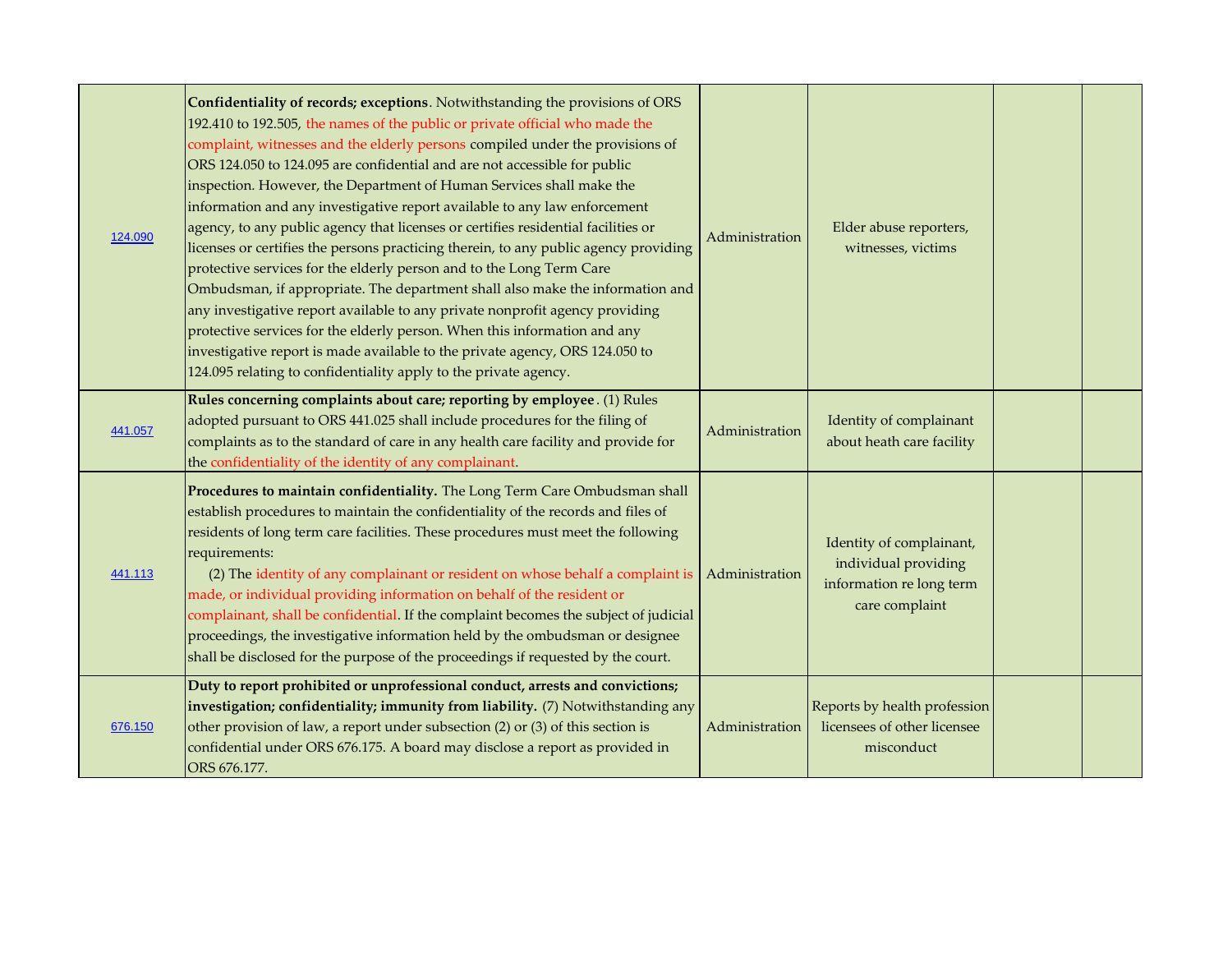| 802.240  | <b>Driver and vehicle records as evidence.</b> (7) A report filed by a physician or<br>health care provider under ORS 807.710 is confidential and may not be admitted<br>as evidence in any civil or criminal action. A report described in this subsection<br>may be used in an administrative hearing or an appeal from an administrative<br>hearing in which an issue is the qualification of a person to operate a motor<br>vehicle.                                                                                                                                                                    | Administration | Report filed by physician or<br>health care worker<br>regarding fitness to drive |  |
|----------|-------------------------------------------------------------------------------------------------------------------------------------------------------------------------------------------------------------------------------------------------------------------------------------------------------------------------------------------------------------------------------------------------------------------------------------------------------------------------------------------------------------------------------------------------------------------------------------------------------------|----------------|----------------------------------------------------------------------------------|--|
| 807.710  | Reports of persons with cognitive or functional impairment; rules; forms. $(5)$<br>Except as provided in ORS 802.240, the reports required by the department under<br>this section are confidential and shall be used by the department only to<br>determine the qualifications of persons to operate motor vehicles upon the<br>highways.                                                                                                                                                                                                                                                                  | Administration | Reports of cognitive or<br>functional impairment to<br><b>DMV</b>                |  |
| 646A.164 | Complaints and investigations confidential; exceptions. (1) Except as provided<br>in subsection $(3)$ of this section, a complaint made to the director against any<br>person regulated by ORS 646A.150 to 646A.172, 742.390 and 742.392, and the<br>record thereof, shall be confidential, and shall not be disclosed or available for<br>public inspection or review. No such complaint, or the record thereof, shall be<br>used in any action, suit or proceeding except to the extent it is essential to the<br>prosecution of apparent violations of ORS 646A.150 to 646A.172, 742.390 and<br>742.392. | Administration | Complaints about service<br>contracts                                            |  |

## Test Material exemptions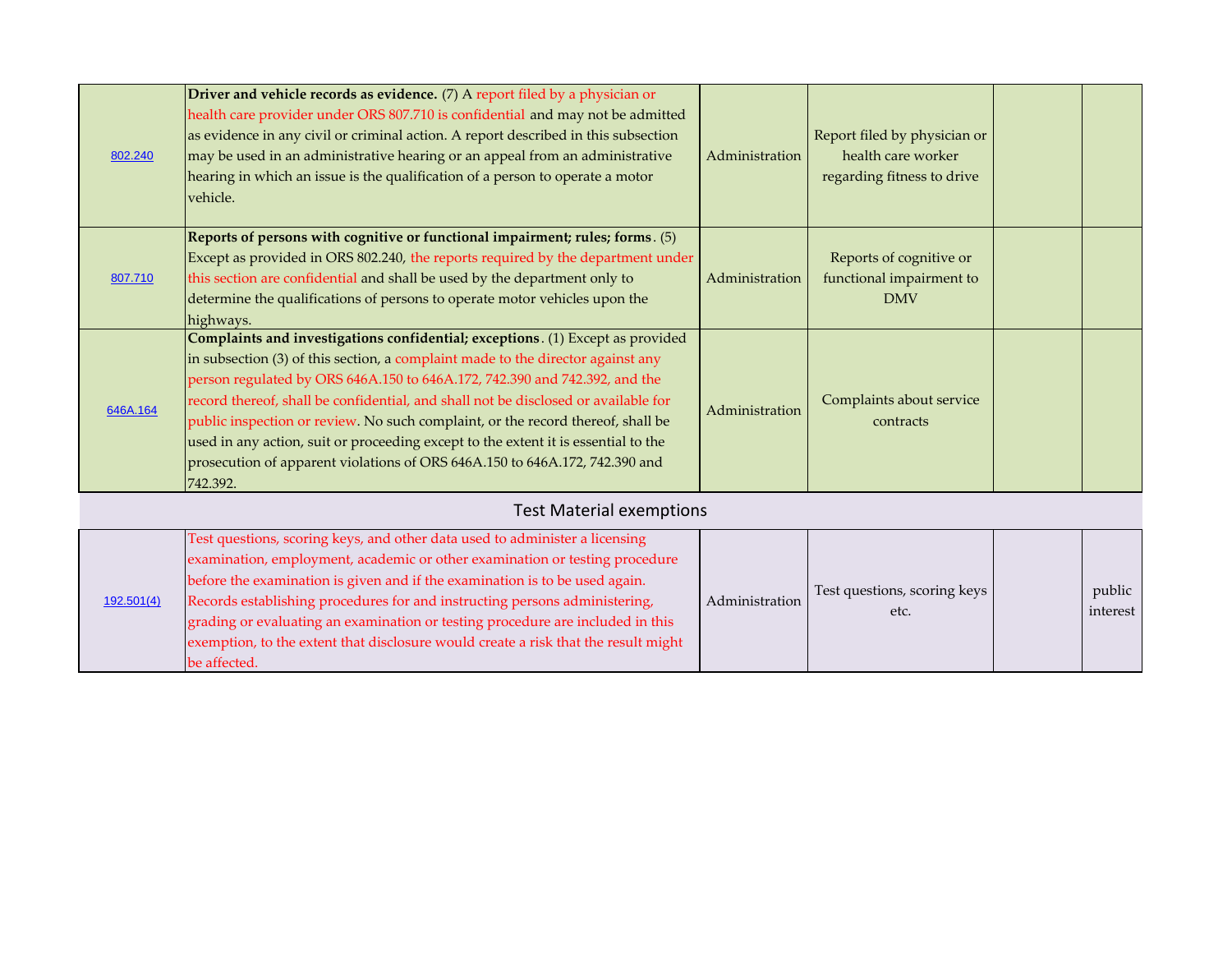| 242.722                             | Preservation of records and examinations; public records. (1) The commission<br>shall keep on file all examination papers and their markings, records in<br>commission hearings and all other papers, documents and communications<br>received by it. Except for examination papers all such reports and files of the<br>commission shall be public records and accessible at reasonable and convenient<br>times. Examination papers shall be accessible only to the commissioners and<br>members of the governing body; provided, that a person who takes an<br>examination under the provisions of ORS 242.702 to 242.824 shall have access to<br>the examination papers of the person. (2) The commission shall retain and may<br>destroy the public records described in subsection (1) of this section as follows: (a)<br>Original examination papers and their markings and original records in<br>commission hearings shall be retained for at least four years and thereafter may<br>be destroyed if microfilmed copies are retained. (b) Original or microfilmed<br>copies of all other papers, documents and communications shall be retained for at<br>least four years and thereafter may be destroyed. | Administration | Civil Service Examination<br>Papers |  |  |  |
|-------------------------------------|---------------------------------------------------------------------------------------------------------------------------------------------------------------------------------------------------------------------------------------------------------------------------------------------------------------------------------------------------------------------------------------------------------------------------------------------------------------------------------------------------------------------------------------------------------------------------------------------------------------------------------------------------------------------------------------------------------------------------------------------------------------------------------------------------------------------------------------------------------------------------------------------------------------------------------------------------------------------------------------------------------------------------------------------------------------------------------------------------------------------------------------------------------------------------------------------------------------------|----------------|-------------------------------------|--|--|--|
| Begulatory Investigation examptions |                                                                                                                                                                                                                                                                                                                                                                                                                                                                                                                                                                                                                                                                                                                                                                                                                                                                                                                                                                                                                                                                                                                                                                                                                     |                |                                     |  |  |  |

Regulatory Investigation exemptions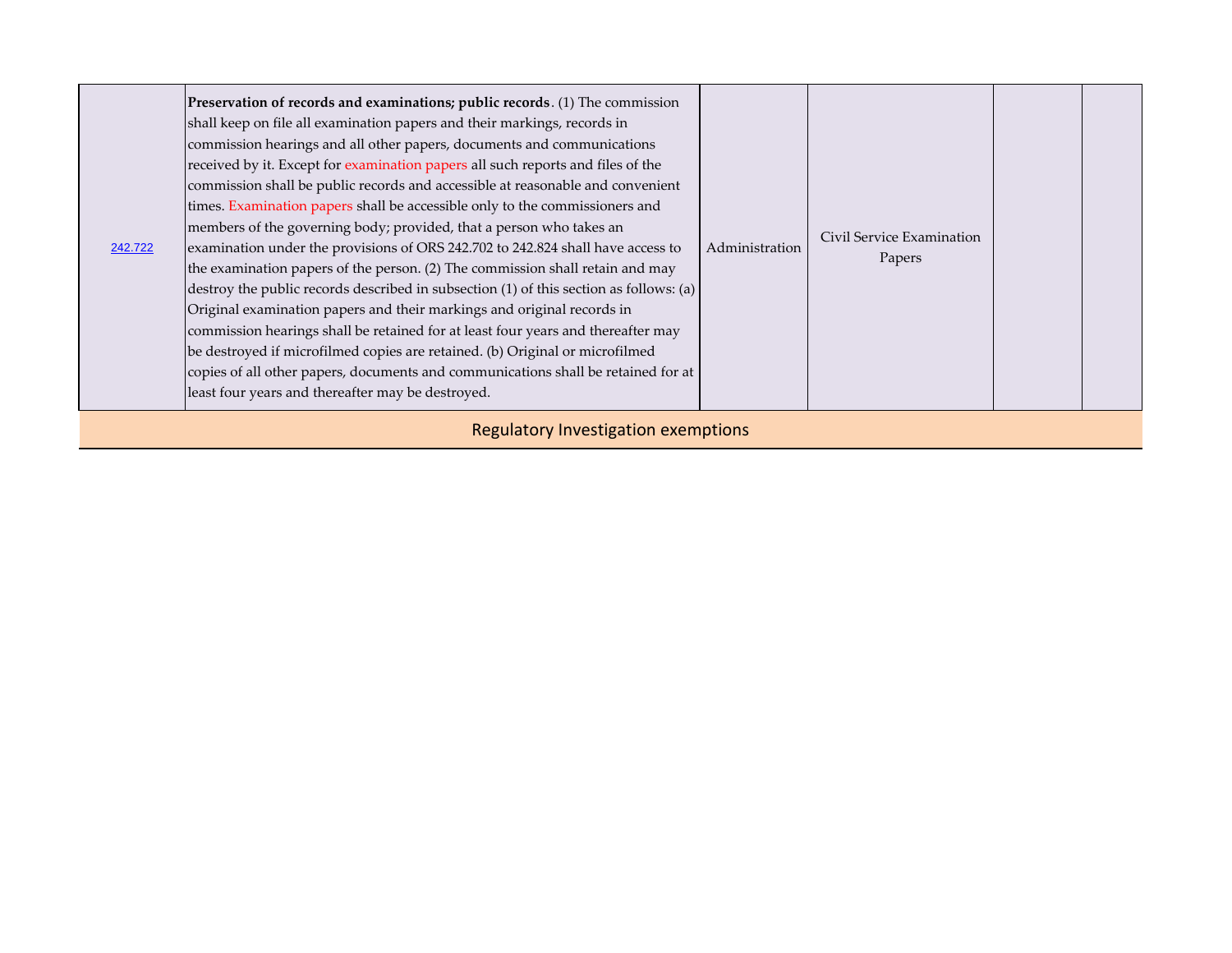|         | Complaint and adjudicatory process; confidentiality; Preliminary Review Phase; Investigatory                   |  |                             |           |  |
|---------|----------------------------------------------------------------------------------------------------------------|--|-----------------------------|-----------|--|
|         | Phase; possible actions by order; report of findings; contested case procedure; limitation on                  |  |                             |           |  |
|         | commission action. (1)(a) Any person may file with the Oregon Government Ethics Commission                     |  |                             |           |  |
|         | a signed written complaint alleging that there has been a violation of any provision of ORS                    |  |                             |           |  |
|         | 171.725 to 171.785 or of any rule adopted by the commission under ORS 171.725 to 171.785. The                  |  |                             |           |  |
|         | complaint shall state the person's reason for believing that a violation occurred and include any              |  |                             |           |  |
|         | evidence relating to the alleged violation. (b) If at any time the commission has reason to believe            |  |                             |           |  |
|         | that there has been a violation of a provision of ORS 171.725 to 171.785 or of a rule adopted by the           |  |                             |           |  |
|         | commission under ORS 171.725 to 171.785, the commission may proceed under this section on its                  |  |                             |           |  |
|         | own motion as if the commission had received a complaint. (2)(d) Information that the                          |  |                             |           |  |
|         | commission considers before approving a motion to proceed on its own motion under this section                 |  |                             |           |  |
|         | and any correspondence regarding the motion or potential violation is confidential. Commission                 |  |                             |           |  |
|         | members and staff may not make any public comment or publicly disclose any materials relating                  |  | <b>Ethics Commission</b>    |           |  |
| 171.778 | to the motion pending the commission's approval to proceed. A person who intentionally violates Administration |  | complaint and investigation | temporary |  |
|         | this paragraph is subject to a civil penalty in an amount not to exceed \$1,000. Any person                    |  | information                 |           |  |
|         | aggrieved as a result of a violation of this paragraph by a member of the commission or its staff              |  |                             |           |  |
|         | may file a petition in a court of competent jurisdiction in the county in which the petitioner                 |  |                             |           |  |
|         | resides in order to enforce the civil penalty provided in this paragraph. (4)(c) The Preliminary               |  |                             |           |  |
|         | Review Phase is confidential. Commission members and staff may acknowledge receipt of a                        |  |                             |           |  |
|         | complaint but may not make any public comment or publicly disclose any materials relating to a                 |  |                             |           |  |
|         | case during the Preliminary Review Phase. A person who intentionally violates this paragraph is                |  |                             |           |  |
|         | subject to a civil penalty in an amount not to exceed \$1,000. Any person aggrieved as a result of a           |  |                             |           |  |
|         | violation of this paragraph by a member of the commission or its staff may file a petition in a                |  |                             |           |  |
|         | court of competent jurisdiction in the county in which the petitioner resides in order to enforce              |  |                             |           |  |
|         | the civil penalty provided in this paragraph. (d) At the conclusion of the Preliminary Review                  |  |                             |           |  |
|         | Phase, the commission shall conduct its deliberations in executive session. All case related                   |  |                             |           |  |
|         | materials and proceedings shall be open to the public after the commission makes a finding of                  |  |                             |           |  |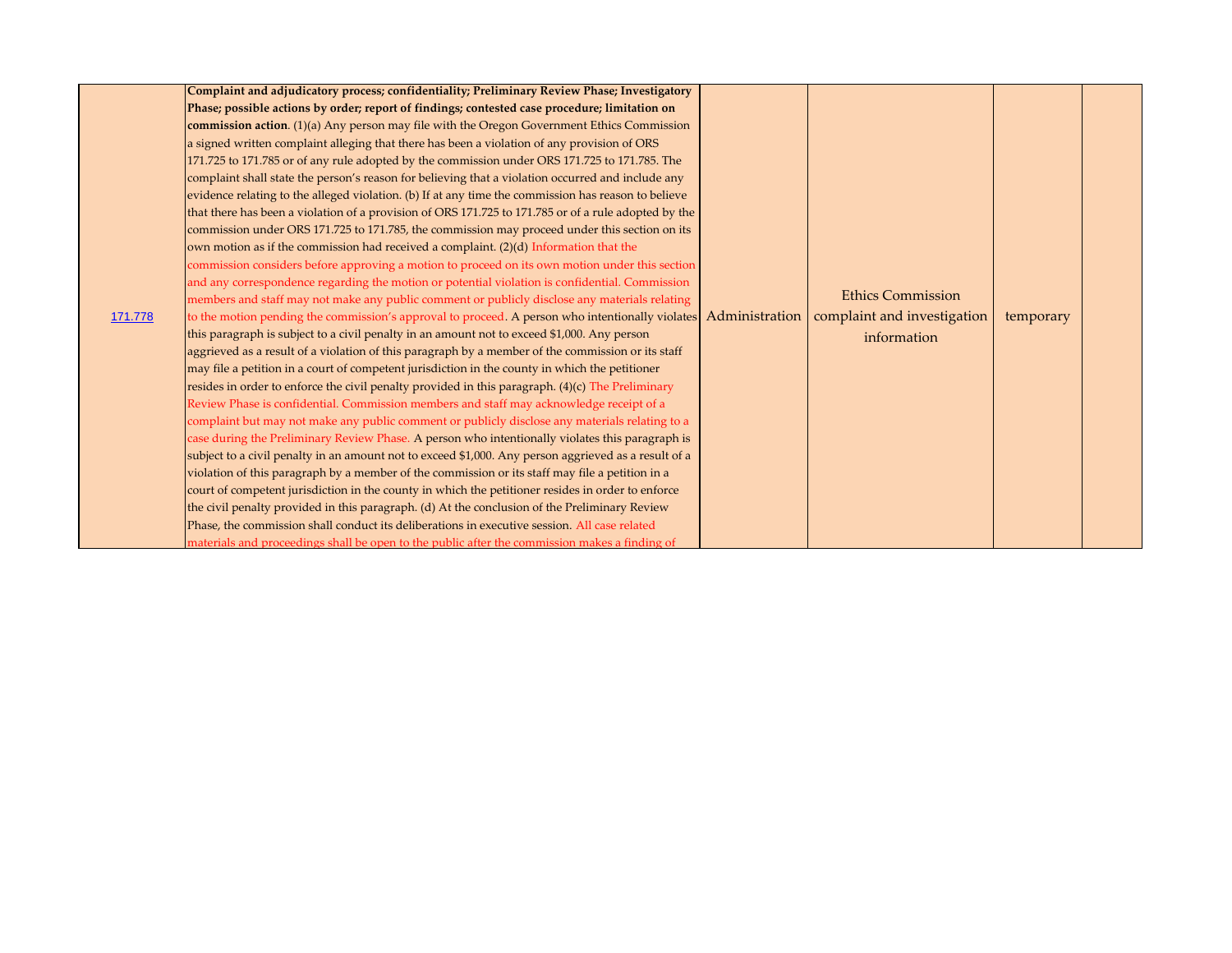|         | Reports received through Government Waste Hotline or by other method;                        |                |                                                 |              |  |
|---------|----------------------------------------------------------------------------------------------|----------------|-------------------------------------------------|--------------|--|
|         | confidentiality; investigation; written determination; annual report to Legislative          |                |                                                 |              |  |
|         | Assembly. (1) The Secretary of State shall designate one person employed by the              |                |                                                 |              |  |
|         | Division of Audits of the Office of the Secretary of State to be responsible for reports of  |                |                                                 |              |  |
|         | waste, inefficiency or abuse received through the Government Waste Hotline or received       |                |                                                 |              |  |
|         | by the secretary through any other method. The person designated under this section          |                |                                                 |              |  |
|         | shall log all reports received. (2) Notwithstanding any other provision of law, the identity |                |                                                 |              |  |
|         | of any person making a report under ORS 177.170 is confidential. A report of waste,          |                |                                                 |              |  |
|         | inefficiency or abuse received under ORS 177.170 and any resulting investigation are         |                |                                                 |              |  |
|         | confidential unless the Secretary of State finds that waste, inefficiency or abuse has       |                |                                                 |              |  |
|         | occurred and reports these findings as provided under subsection (4) of this section. If     |                |                                                 | temporary    |  |
|         | the Secretary of State finds that waste, inefficiency or abuse has occurred, a report of     |                | Waste/inefficiency/abuse                        |              |  |
| 177.180 | waste, inefficiency or abuse and any resulting investigation are confidential until the      | Administration | reports, investigative<br>information, findings | except as to |  |
|         | investigation described in subsection (3) of this section is complete. (4) Subject to the    |                |                                                 | identity of  |  |
|         | confidentiality requirements of subsection (2) of this section, upon completion of an        |                |                                                 | reporter     |  |
|         | investigation under this section: (a) The secretary shall determine in writing whether       |                |                                                 |              |  |
|         | officers or employees of a state agency, or persons under contract with a state agency, are  |                |                                                 |              |  |
|         | engaging in activities that constitute waste, inefficiency or abuse. The written             |                |                                                 |              |  |
|         | determination may include other information about the nature of the investigation or the     |                |                                                 |              |  |
|         | secretary's determination. (b) If the secretary finds that waste, inefficiency or abuse has  |                |                                                 |              |  |
|         | occurred, upon request of the person who made the report under ORS 177.170, the              |                |                                                 |              |  |
|         | secretary shall provide the person with a copy of the determination and any other            |                |                                                 |              |  |
|         | information included by the secretary. (c) If the secretary determines that officers or      |                |                                                 |              |  |
|         | employees of another state agency or public body, or persons under contract with a state     |                |                                                 |              |  |
|         | agency or public body, are involved in activities that constitute waste, inefficiency or     |                |                                                 |              |  |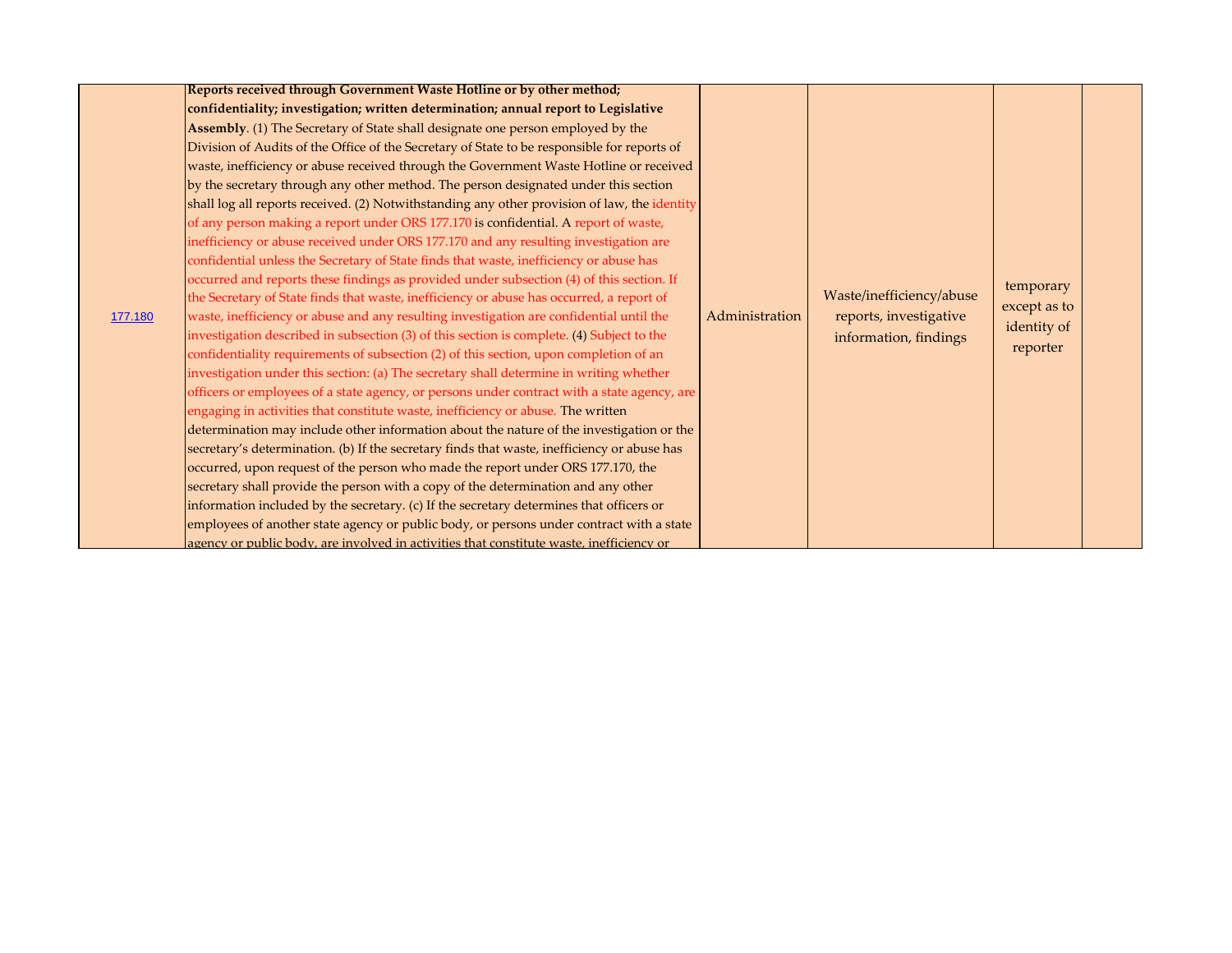|         | Complaint and adjudicatory process; confidentiality; Preliminary Review                 |                                            |           |  |
|---------|-----------------------------------------------------------------------------------------|--------------------------------------------|-----------|--|
|         | Phase; Investigatory Phase; possible actions by order; report of findings;              |                                            |           |  |
|         | contested case procedure; limitation on commission action. $(2)(a)$ Not later than      |                                            |           |  |
|         | two business days after receiving a complaint under this section, the commission        |                                            |           |  |
|         | shall notify the person who is the subject of the complaint. (b) Before approving a     |                                            |           |  |
|         | motion to proceed under this section without a complaint, the commission shall          |                                            |           |  |
|         | provide notice to the person believed to have committed the violation of the time       |                                            |           |  |
|         | and place of the meeting at which the motion will be discussed. If the commission       |                                            |           |  |
|         | decides to proceed on its own motion, the commission shall give notice to the           |                                            |           |  |
|         | person not later than two business days after the motion is approved. (c) The           |                                            |           |  |
|         | commission shall give notice of the complaint or motion under paragraph (a) or          | Facilitate investigations -                |           |  |
| 244.260 | $\vert$ (b) of this subsection by mail and by telephone if the person can be reached by | Administration Ethics Commission materials | temporary |  |
|         | telephone. The notice must describe the nature of the alleged violation. The            | during investigation                       |           |  |
|         | mailed notice must include copies of all materials submitted with a complaint. If       |                                            |           |  |
|         | the commission will consider a motion to proceed without a complaint, the notice        |                                            |           |  |
|         | must provide copies of all materials that the commission will consider at the           |                                            |           |  |
|         | hearing on the motion. (d) Information that the commission considers before             |                                            |           |  |
|         | approving a motion to proceed on its own motion under this section and any              |                                            |           |  |
|         | correspondence regarding the motion or potential violation is confidential.             |                                            |           |  |
|         | Commission members and staff may not make any public comment or publicly                |                                            |           |  |
|         | disclose any materials relating to the motion pending the commission's approval         |                                            |           |  |
|         | to proceed. A person who intentionally violates this paragraph is subject to a civil    |                                            |           |  |
|         | penalty in an amount not to exceed \$1,000. Any person aggrieved as a result of a       |                                            |           |  |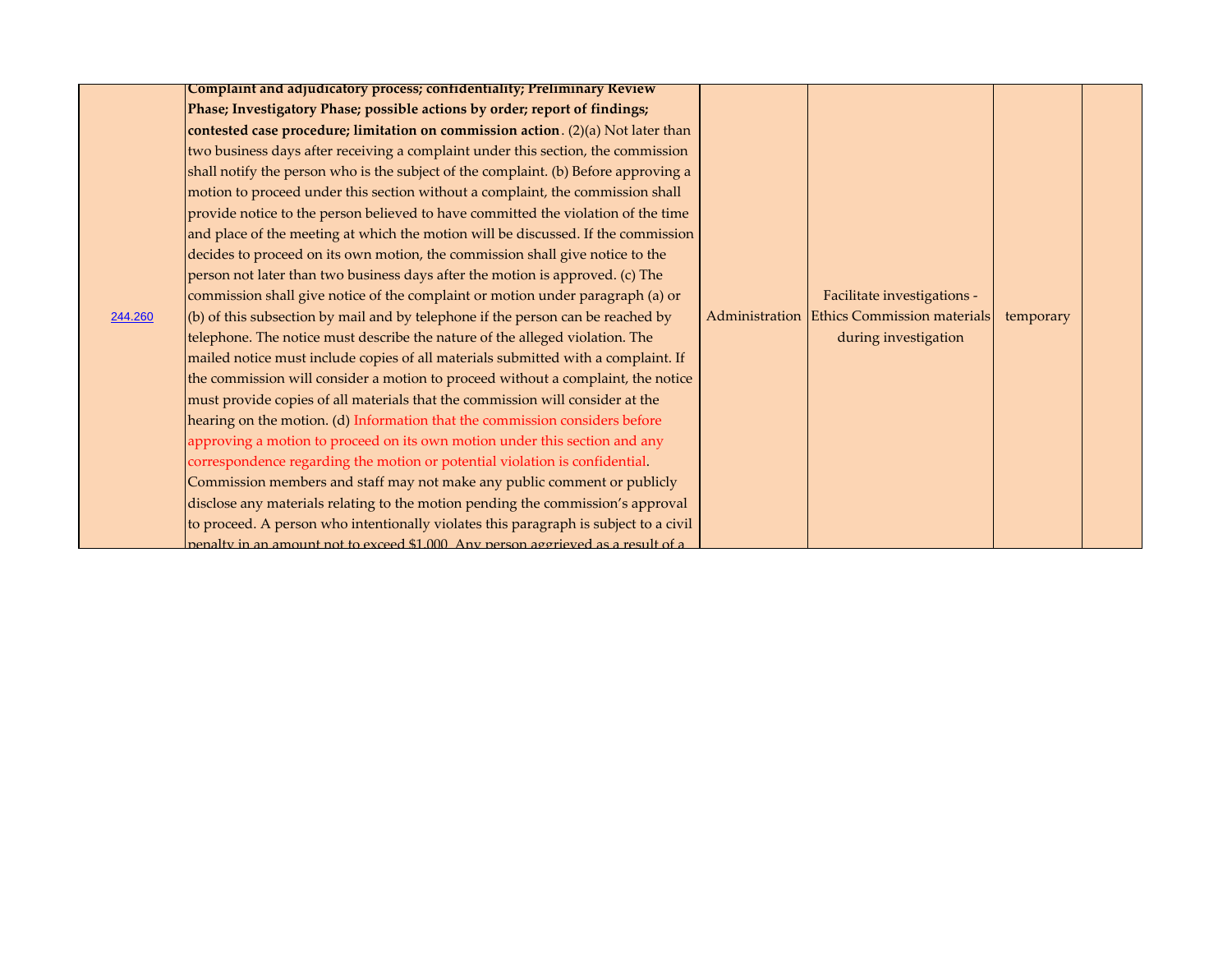| 244.260 | Complaint and adjudicatory process; confidentiality; Preliminary Review<br>Phase; Investigatory Phase; possible actions by order; report of findings;<br>contested case procedure; limitation on commission action. (4) (c) The<br>Preliminary Review Phase is confidential. Commission members and staff may<br>acknowledge receipt of a complaint but may not make any public comment or<br>publicly disclose any materials relating to a case during the Preliminary Review<br>Phase. A person who intentionally violates this paragraph is subject to a civil<br>penalty in an amount not to exceed \$1,000. Any person aggrieved as a result of a<br>violation of this paragraph by a member of the commission or its staff may file a<br>petition in a court of competent jurisdiction in the county in which the petitioner<br>resides in order to enforce the civil penalty provided in this paragraph. (d) At the<br>conclusion of the Preliminary Review Phase, the commission shall conduct its<br>deliberations in executive session. All case related materials and proceedings<br>shall be open to the public after the commission makes a finding of cause to<br>undertake an investigation, dismisses a complaint or rescinds a motion. Prior to<br>the end of the Preliminary Review Phase, the executive director of the<br>commission shall prepare a statement of the facts determined during the phase,<br>including appropriate legal citations and relevant authorities. Before presentation<br>to the commission, the executive director's statement shall be reviewed by legal<br>counsel to the commission. |                | Facilitate investigations -<br>Administration Ethics Commission materials<br>during investigation | temporary |  |
|---------|---------------------------------------------------------------------------------------------------------------------------------------------------------------------------------------------------------------------------------------------------------------------------------------------------------------------------------------------------------------------------------------------------------------------------------------------------------------------------------------------------------------------------------------------------------------------------------------------------------------------------------------------------------------------------------------------------------------------------------------------------------------------------------------------------------------------------------------------------------------------------------------------------------------------------------------------------------------------------------------------------------------------------------------------------------------------------------------------------------------------------------------------------------------------------------------------------------------------------------------------------------------------------------------------------------------------------------------------------------------------------------------------------------------------------------------------------------------------------------------------------------------------------------------------------------------------------------------------------------------------------------------|----------------|---------------------------------------------------------------------------------------------------|-----------|--|
| 671.338 | Confidentiality of application, examination and investigatory information. (1)<br>Notwithstanding ORS 192.420:<br>(b) Investigatory information developed or obtained by the board is<br>confidential and not subject to disclosure by the board unless a notice is issued for<br>a contested case hearing or the matter investigated is finally resolved by board<br>action or a consent order. The board shall notify the registrant of the<br>investigation. The public may obtain information confirming that an investigation<br>is being conducted and describing the general nature of the matter being<br>investigated.                                                                                                                                                                                                                                                                                                                                                                                                                                                                                                                                                                                                                                                                                                                                                                                                                                                                                                                                                                                                       | Administration | Landscape Architect Board<br>investigation materials                                              | temporary |  |
| 673.170 | Disciplinary actions; grounds; investigations; costs. (3)(a) The board may<br>investigate any alleged violation that may subject a person to discipline under<br>this section.<br>(b) Investigatory information developed or obtained by the board is<br>confidential and not subject to disclosure by the board unless a notice is issued for<br>a contested case hearing or the matter investigated is finally resolved by board<br>action or a consent order.                                                                                                                                                                                                                                                                                                                                                                                                                                                                                                                                                                                                                                                                                                                                                                                                                                                                                                                                                                                                                                                                                                                                                                      | Administration | <b>Accountancy Board</b><br>investigation information                                             | temporary |  |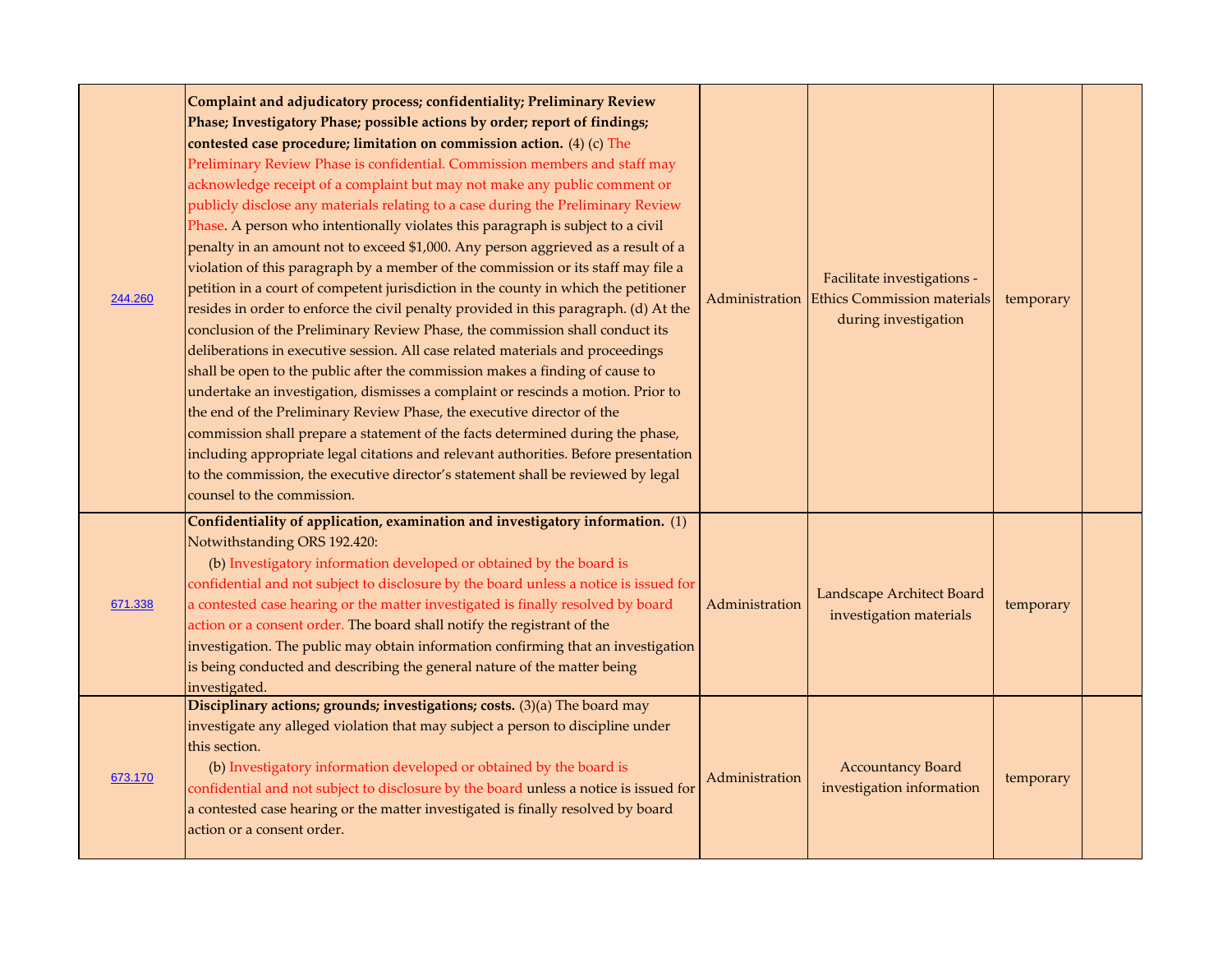| 679.320                        | Confidentiality of information provided to board; limitation of liability. (1)<br>Any information provided to the Oregon Board of Dentistry as the basis of a<br>complaint or in the investigation thereof shall not be subject to public disclosure<br>during the period of investigation. (2) Any person who reports or provides<br>information to the board and who does so in good faith shall not be subject to an<br>action for civil damages as a result thereof.                                                                                                                                                                                                                                                                                                                                                                                                        | Administration | <b>Board of Dentistry</b><br>complaints, investigatory<br>information | temporary |                    |
|--------------------------------|---------------------------------------------------------------------------------------------------------------------------------------------------------------------------------------------------------------------------------------------------------------------------------------------------------------------------------------------------------------------------------------------------------------------------------------------------------------------------------------------------------------------------------------------------------------------------------------------------------------------------------------------------------------------------------------------------------------------------------------------------------------------------------------------------------------------------------------------------------------------------------|----------------|-----------------------------------------------------------------------|-----------|--------------------|
| 192.501(17)                    | Investigatory information relating to any complaint or charge filed under ORS<br>chapter 654, until a final administrative determination is made or, if a citation is<br>issued, until an employer receives notice of any citation.                                                                                                                                                                                                                                                                                                                                                                                                                                                                                                                                                                                                                                             | Administration | Safety and Health<br>investigations                                   | temporary | public<br>interest |
| 192.501(35)                    | Records of the Department of Public Safety Standards and Training relating to<br>investigations conducted under ORS 181.662 or 181.878 (6), until the department<br>issues the report described in ORS 181.662 or 181.878.                                                                                                                                                                                                                                                                                                                                                                                                                                                                                                                                                                                                                                                      | Administration | <b>DPSST</b> investigations                                           | temporary | public<br>interest |
| 192.501(37)                    | Any document or other information related to an audit of a public body, as<br>defined in ORS 174.109, that is in the custody of an auditor or audit organization<br>operating under nationally recognized government auditing standards, until the<br>auditor or audit organization issues a final audit report in accordance with those<br>standards or the audit is abandoned. This exemption does not prohibit disclosure<br>of a draft audit report that is provided to the audited entity for the entity's<br>response to the audit findings.                                                                                                                                                                                                                                                                                                                              | Administration | Audit documents while<br>audit ongoing                                | temporary | public<br>interest |
| 192.501(8)                     | Investigatory information relating to any complaint filed under ORS 659A.820 or<br>659A.825, until such time as the complaint is resolved under ORS 659A.835, or a<br>final order is issued under ORS 659A.850.                                                                                                                                                                                                                                                                                                                                                                                                                                                                                                                                                                                                                                                                 | Administration | Civil rights complaint<br>investigations                              | temporary | public<br>interest |
| 651.110                        | Assistance and cooperation in enforcement of Fair Labor Standards Act of 1938.<br>The Bureau of Labor and Industries may assist and cooperate with the United<br>States Department of Labor in the enforcement within this state of the Fair Labor<br>Standards Act of 1938. Subject to the regulations of the United States Department<br>of Labor and the laws of this state applicable to the receipt and expenditure of<br>moneys, the bureau may be reimbursed by the United States Department of Labor<br>for the reasonable cost of such assistance and cooperation. Records of the bureau<br>acquired under this section shall be kept in confidence to the same extent the<br>records of the United States Department of Labor are confidential, except that the<br>records shall at all times be available to the proper agencies of the United States<br>Government. | Administration | Fair Labor Standards Act<br>enforcement records                       |           |                    |
| 192.501(9)                     | Investigatory information relating to any complaint or charge filed under ORS<br>243.676 and 663.180.                                                                                                                                                                                                                                                                                                                                                                                                                                                                                                                                                                                                                                                                                                                                                                           | Administration | Unfair labor practice<br>investigations                               |           | public<br>interest |
| Legislative Process exemptions |                                                                                                                                                                                                                                                                                                                                                                                                                                                                                                                                                                                                                                                                                                                                                                                                                                                                                 |                |                                                                       |           |                    |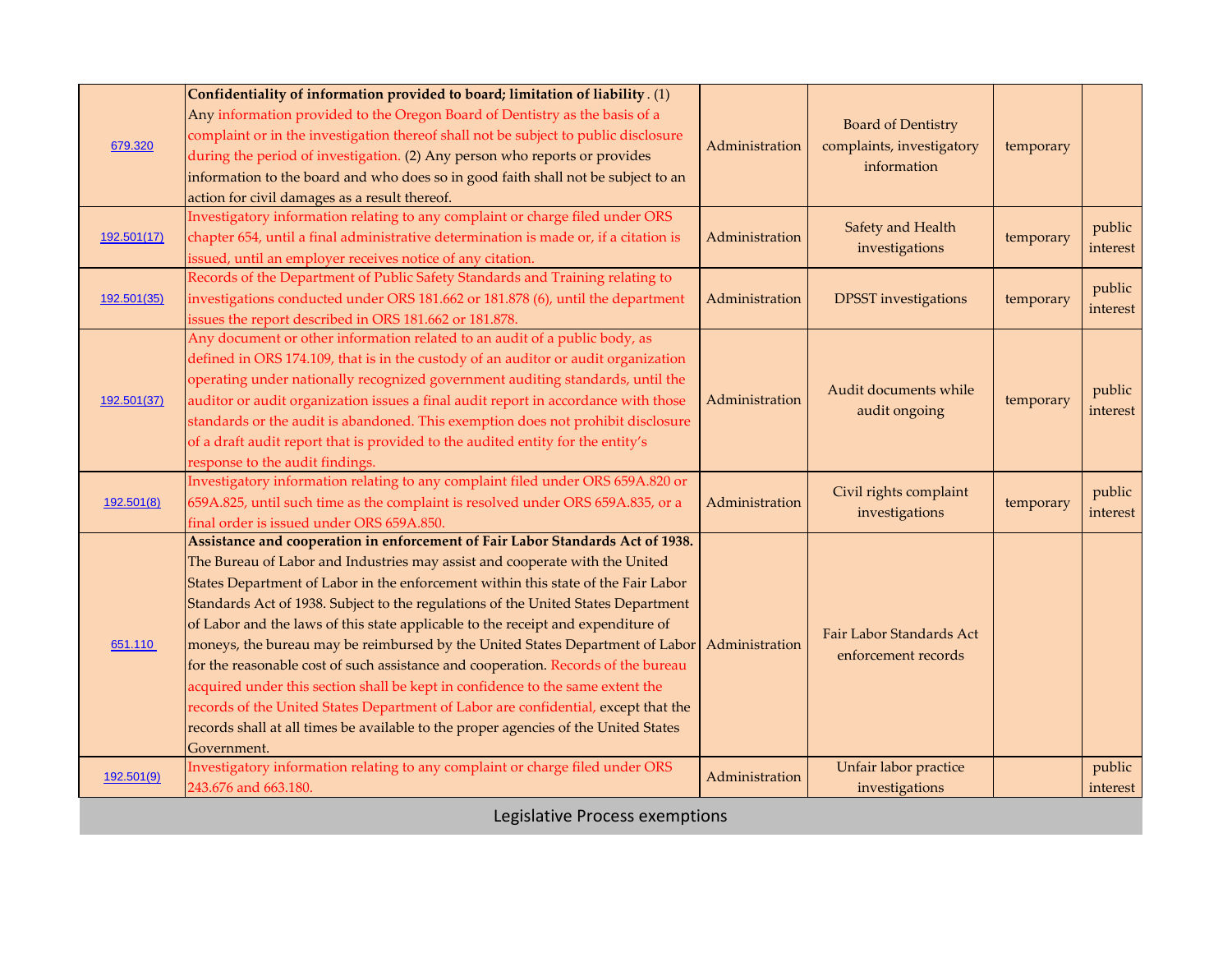| 173.230 | Confidential nature of matters handled by committee's staff. (1) The Legislative<br>Counsel or any employee of the Legislative Counsel Committee may not reveal to<br>any person not an employee of the committee the contents or nature of any matter<br>before the Legislative Counsel in the official capacity of the Legislative Counsel, if<br>the person bringing the matter before the Legislative Counsel or employee<br>designates the matter as confidential. Matters not designated as confidential may<br>be revealed only as prescribed by the rules of the committee. (2) Notwithstanding<br>subsection (1) of this section, the Legislative Counsel may provide a copy of a<br>draft measure to the Legislative Fiscal Officer and the Legislative Revenue<br>Officer. (3) The provision by the Legislative Counsel of a copy of a draft measure<br>under subsection (2) of this section is not a waiver of privilege under ORS 40.225. | Administration | Legislative Counsel<br>information                                          |  |
|---------|--------------------------------------------------------------------------------------------------------------------------------------------------------------------------------------------------------------------------------------------------------------------------------------------------------------------------------------------------------------------------------------------------------------------------------------------------------------------------------------------------------------------------------------------------------------------------------------------------------------------------------------------------------------------------------------------------------------------------------------------------------------------------------------------------------------------------------------------------------------------------------------------------------------------------------------------------------|----------------|-----------------------------------------------------------------------------|--|
| 173.455 | Maintaining confidentiality of draft measures. The Legislative Fiscal Officer or<br>any employee of the Legislative Fiscal Officer may not reveal to any person not an<br>employee of the Legislative Fiscal Officer the contents or nature of any<br>confidential draft measure provided to the Legislative Fiscal Officer by the<br>Legislative Counsel.                                                                                                                                                                                                                                                                                                                                                                                                                                                                                                                                                                                             | Administration | Legislative Fiscal Officer<br>information                                   |  |
| 173.640 | Confidential nature of matters handled by administrator and staff;<br>administrator and staff prohibited from influencing legislation. (1) Neither the<br>Natural Resources Policy Administrator nor an employee of the administrator<br>may reveal to a person not an employee of the administrator the contents or<br>nature of a matter before the administrator in the official capacity of the<br>administrator, if the person who brings the matter before the administrator<br>designates the matter as confidential.                                                                                                                                                                                                                                                                                                                                                                                                                           | Administration | Legislative Natural<br><b>Resources Policy</b><br>Administrator information |  |
| 173.855 | Maintaining confidentiality of draft measures. The Legislative Revenue Officer<br>or any employee of the Legislative Revenue Officer may not reveal to any person<br>not an employee of the Legislative Revenue Officer the contents or nature of any<br>confidential draft measure provided to the Legislative Revenue Officer by the<br>Legislative Counsel.                                                                                                                                                                                                                                                                                                                                                                                                                                                                                                                                                                                         | Administration | Legislative Revenue Officer<br>information                                  |  |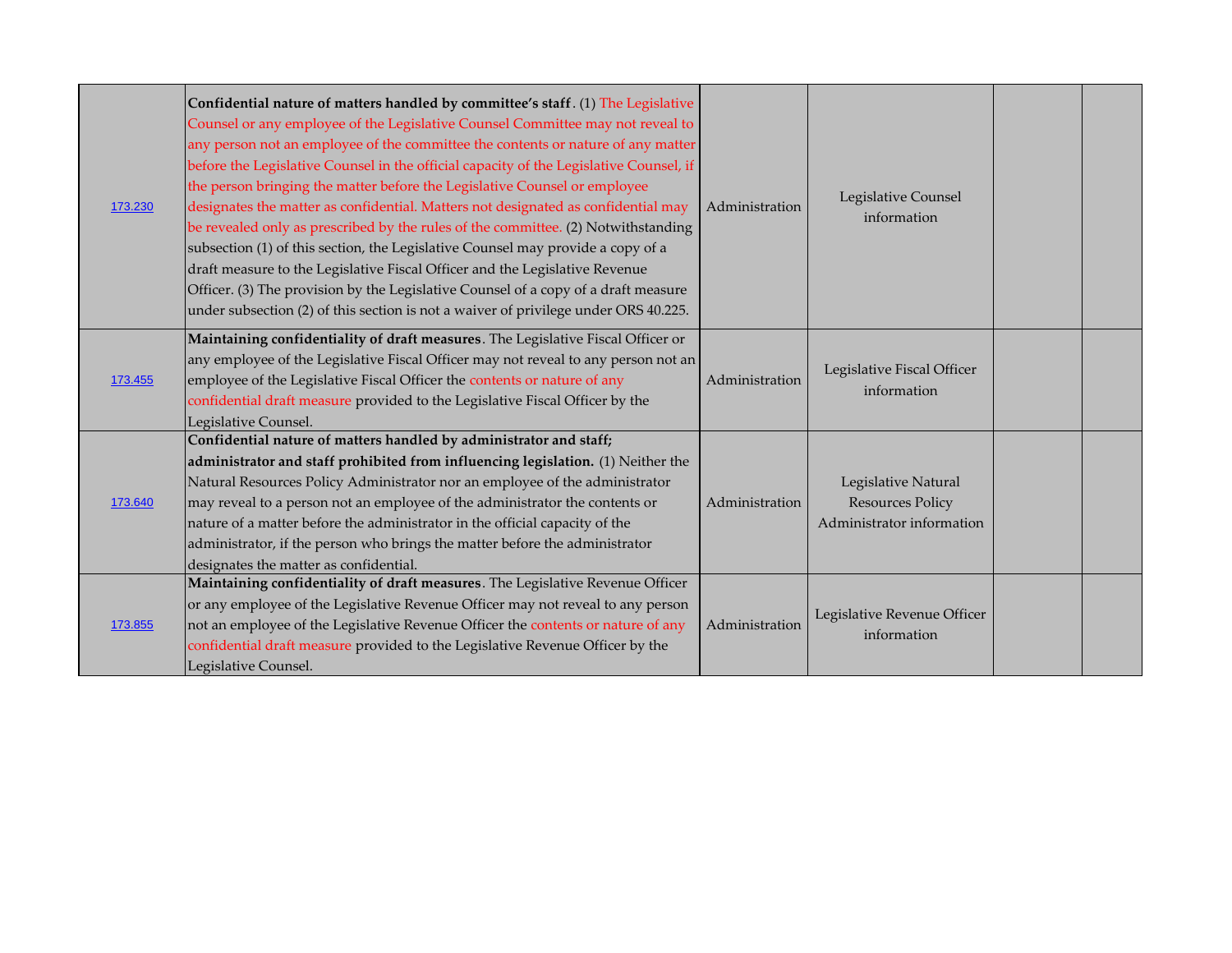| 291.223 | Furnishing agency budget estimates to Legislative Fiscal Officer and<br>Legislative Revenue Officer; confidentiality of estimates. (1) Not later than<br>November 10 of each even-numbered year the Governor shall cause the agency<br>budget estimates and requests as described in ORS 291.206 to be made available<br>to the Legislative Fiscal Officer and to the Legislative Revenue Officer. (2) Before<br>December 1 of the year in which they were made available under subsection (1) of<br>this section, the Legislative Fiscal Officer or staff and the Legislative Revenue<br>Officer or staff shall not reveal to any other person the contents or nature of the<br>budget reports and other materials, except with the written consent of the<br>Governor.                                                                                                                                                                                                                                                                                                                                                                                                                                                                                                                                                                                                                                                                                                                                                                                                                                                                                                                                                                                                                                                                                                                                                                                                                                                                                                                                                                                                                                                                                                                                            | Administration | LFO/LRO budget reports   | temporary |  |
|---------|---------------------------------------------------------------------------------------------------------------------------------------------------------------------------------------------------------------------------------------------------------------------------------------------------------------------------------------------------------------------------------------------------------------------------------------------------------------------------------------------------------------------------------------------------------------------------------------------------------------------------------------------------------------------------------------------------------------------------------------------------------------------------------------------------------------------------------------------------------------------------------------------------------------------------------------------------------------------------------------------------------------------------------------------------------------------------------------------------------------------------------------------------------------------------------------------------------------------------------------------------------------------------------------------------------------------------------------------------------------------------------------------------------------------------------------------------------------------------------------------------------------------------------------------------------------------------------------------------------------------------------------------------------------------------------------------------------------------------------------------------------------------------------------------------------------------------------------------------------------------------------------------------------------------------------------------------------------------------------------------------------------------------------------------------------------------------------------------------------------------------------------------------------------------------------------------------------------------------------------------------------------------------------------------------------------------|----------------|--------------------------|-----------|--|
|         | <b>Mediation Exemptions</b>                                                                                                                                                                                                                                                                                                                                                                                                                                                                                                                                                                                                                                                                                                                                                                                                                                                                                                                                                                                                                                                                                                                                                                                                                                                                                                                                                                                                                                                                                                                                                                                                                                                                                                                                                                                                                                                                                                                                                                                                                                                                                                                                                                                                                                                                                         |                |                          |           |  |
| 36.220  | Confidentiality of mediation communications and agreements; exceptions. (1) Except<br>as provided in ORS 36.220 to 36.238: (a) Mediation communications are confidential and<br>may not be disclosed to any other person. (b) The parties to a mediation may agree in<br>writing that all or part of the mediation communications are not confidential. (2) Except<br>as provided in ORS 36.220 to 36.238: (a) The terms of any mediation agreement are not<br>confidential. (b) The parties to a mediation may agree that all or part of the terms of a<br>mediation agreement are confidential. (3) Statements, memoranda, work products,<br>documents and other materials, otherwise subject to discovery, that were not prepared<br>specifically for use in a mediation, are not confidential. (4) Any document that, before its<br>use in a mediation, was a public record as defined in ORS 192.410 remains subject to<br>disclosure to the extent provided by ORS 192.410 to 192.505. (5) Any mediation<br>communication relating to child abuse that is made to a person who is required to report<br>child abuse under the provisions of ORS 419B.010 is not confidential to the extent that the<br>person is required to report the communication under the provisions of ORS 419B.010.<br>Any mediation communication relating to elder abuse that is made to a person who is<br>required to report elder abuse under the provisions of ORS 124.050 to 124.095 is not<br>confidential to the extent that the person is required to report the communication under<br>the provisions of ORS 124.050 to 124.095. (6) A mediation communication is not<br>confidential if the mediator or a party to the mediation reasonably believes that<br>disclosing the communication is necessary to prevent a party from committing a crime<br>that is likely to result in death or substantial bodily injury to a specific person. (7) A party<br>to a mediation may disclose confidential mediation communications to a person if the<br>party's communication with that person is privileged under ORS 40.010 to 40.585 or<br>other provision of law. A party may disclose confidential mediation communications to<br>any other person for the purpose of obtaining advice concerning the subject matter of the | Administration | Mediation communications |           |  |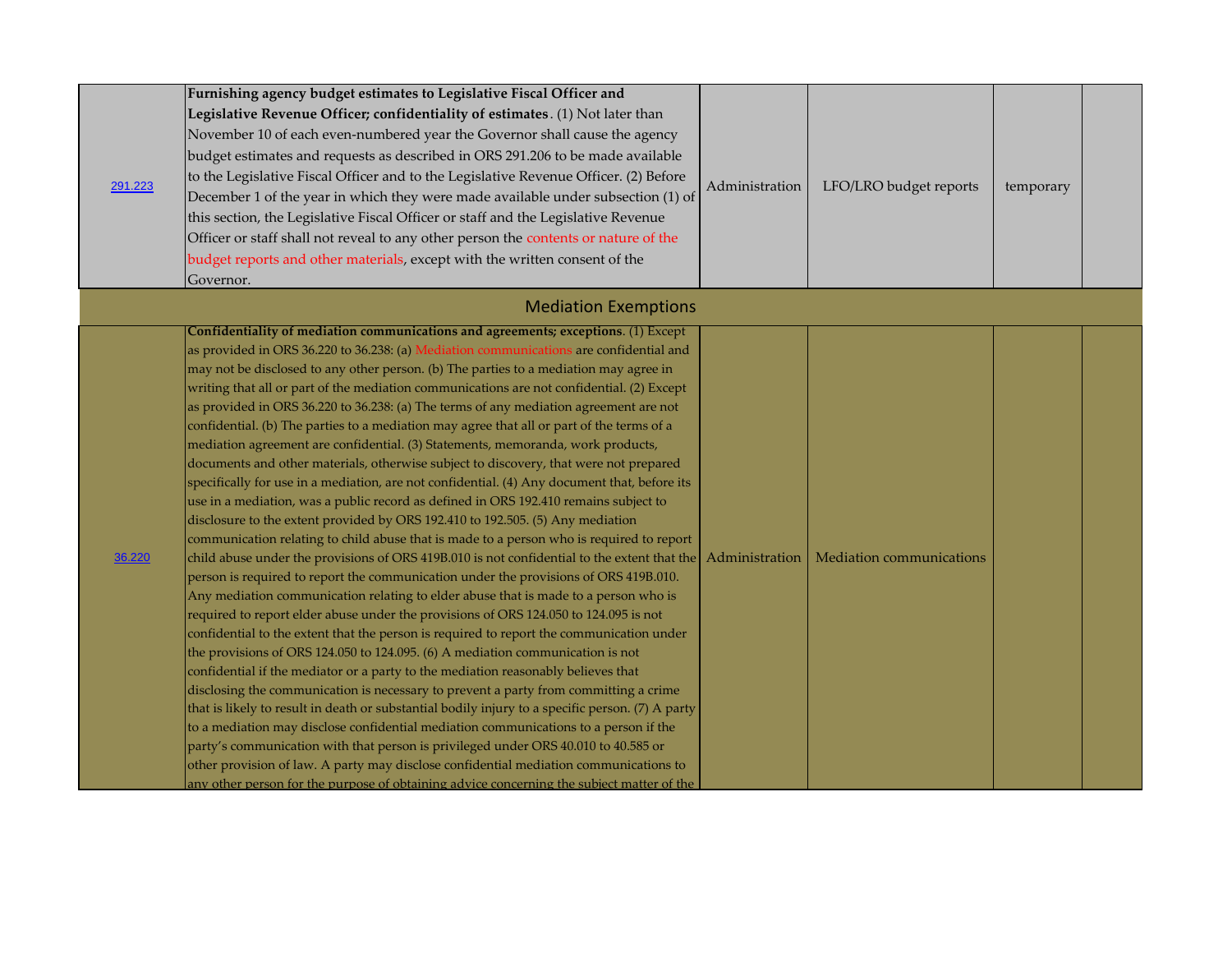| 36.224 | State agencies; confidentiality of mediation communications; rules. (2) The<br>Attorney General shall develop rules that provide for the confidentiality of<br>mediation communications in mediations described in subsection (1) of this<br>section. The rules shall also provide for limitations on admissibility and<br>disclosure in subsequent adjudicatory proceedings, as described in ORS 36.222<br>(7). The rules shall contain provisions governing mediations of workplace<br>interpersonal disputes. (4) A state agency may adopt any or all of the rules<br>developed by the Attorney General under this section. The agency shall provide<br>the Governor with a copy of the rules that the agency proposes to adopt at the<br>time that the agency gives notice of intended action under ORS 183.335. The<br>Governor may notify the agency that the Governor disapproves of the proposed<br>rules at any time before the agency files the rules with the Secretary of State under<br>ORS 183.355. (5) Except as provided in ORS 36.222, mediation communications in<br>any mediation regarding a claim for workers' compensation benefits conducted<br>pursuant to rules adopted by the Workers' Compensation Board are confidential,<br>are not subject to disclosure under ORS 192.410 to 192.505 and may not be<br>disclosed or admitted as evidence in subsequent adjudicatory proceedings, as<br>described in ORS 36.222 (7), without regard to whether a state agency or other<br>public body is a party to the mediation or is the mediator in the mediation. | Administration | Mediation communications<br>involving state agency,<br>worker compensation.  |  |
|--------|--------------------------------------------------------------------------------------------------------------------------------------------------------------------------------------------------------------------------------------------------------------------------------------------------------------------------------------------------------------------------------------------------------------------------------------------------------------------------------------------------------------------------------------------------------------------------------------------------------------------------------------------------------------------------------------------------------------------------------------------------------------------------------------------------------------------------------------------------------------------------------------------------------------------------------------------------------------------------------------------------------------------------------------------------------------------------------------------------------------------------------------------------------------------------------------------------------------------------------------------------------------------------------------------------------------------------------------------------------------------------------------------------------------------------------------------------------------------------------------------------------------------------------------------------------------------------------------|----------------|------------------------------------------------------------------------------|--|
| 36.226 | Public bodies other than state agencies; confidentiality of mediation<br>communications. (1) Except as provided in subsection (2) of this section,<br>mediation communications in mediations in which a public body other than a<br>state agency is a party are confidential and may not be disclosed or admitted as<br>evidence in subsequent adjudicatory proceedings, as described in ORS 36.222<br>(7).(2) A public body other than a state agency may adopt a policy that provides<br>that all or part of mediation communications in mediations in which the public<br>body is a party will not be confidential. If a public body adopts a policy under this<br>subsection, notice of the policy must be provided to all other parties in mediations<br>that are subject to the policy.                                                                                                                                                                                                                                                                                                                                                                                                                                                                                                                                                                                                                                                                                                                                                                                        | Administration | Mediation communications<br>involving public body other<br>than state agency |  |
| 36.262 | Confidentiality of mediation materials. (1) All memoranda, work products and<br>other materials contained in the case files of a mediator or mediation service are<br>confidential. Any communication made in, or in connection with, the mediation<br>which relates to the controversy being mediated, whether made to the mediator<br>or a party, or to any other person if made at a mediation session, is confidential.<br>However, a mediated agreement shall not be confidential unless the parties<br>otherwise agree in writing.                                                                                                                                                                                                                                                                                                                                                                                                                                                                                                                                                                                                                                                                                                                                                                                                                                                                                                                                                                                                                                             | Administration | Communications in<br>mediation of agricultural<br>property foreclosure       |  |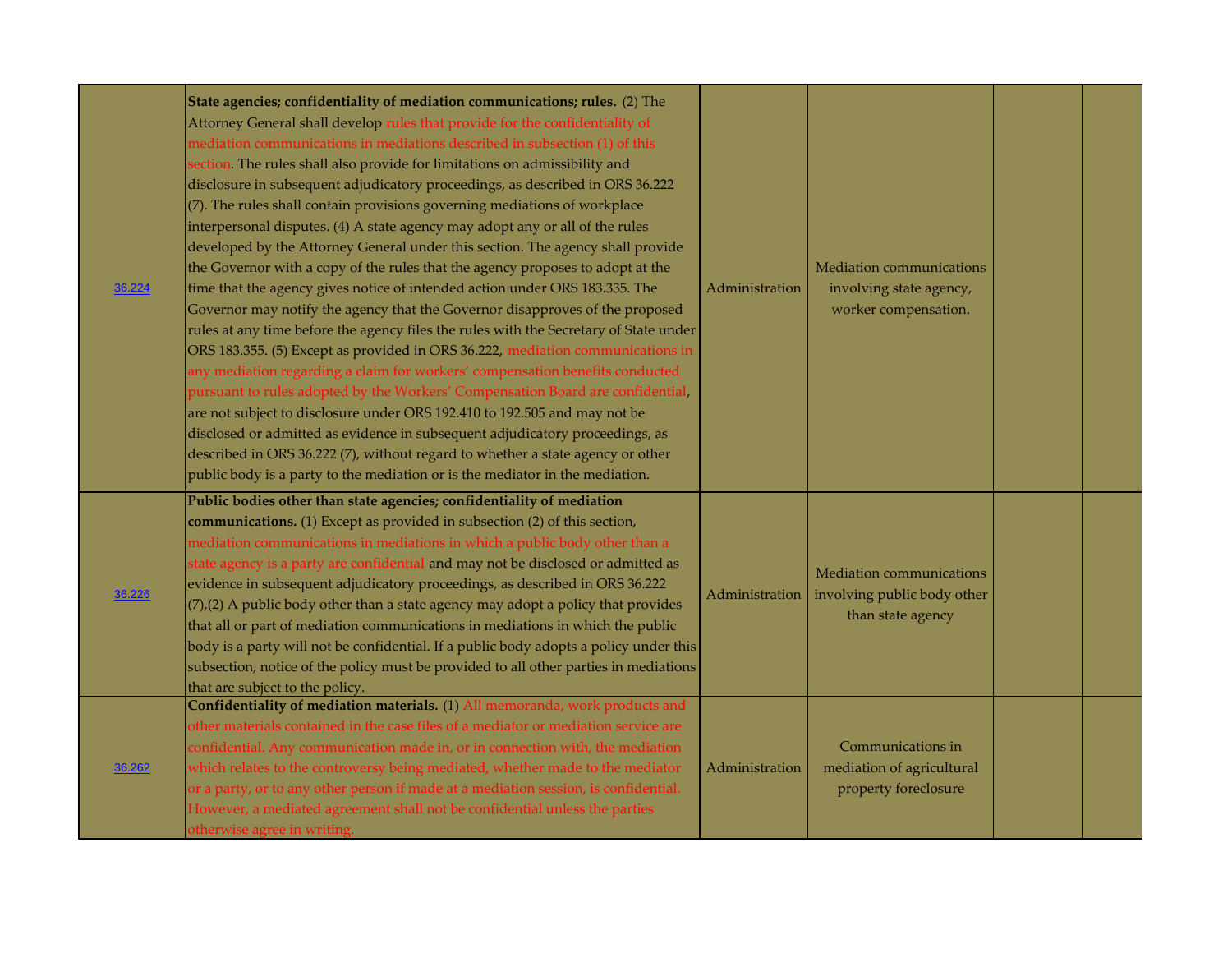|             | Confidentiality of information regarding disputes. (1) In order to foster the role      |                |                          |          |
|-------------|-----------------------------------------------------------------------------------------|----------------|--------------------------|----------|
|             | of the Office of Manufactured Dwelling Park Community Relations in mediating            |                |                          |          |
|             | and resolving disputes between landlords and tenants of manufactured dwelling           |                |                          |          |
|             | and floating home facilities, the Housing and Community Services Department             |                |                          |          |
|             | shall establish procedures to maintain the confidentiality of information received      |                |                          |          |
|             | by the office pertaining to individual landlords and tenants of facilities and to       |                |                          |          |
|             | landlord-tenant disputes. The procedures must comply with the provisions of this        |                |                          |          |
|             | section. (2) Except as provided in subsection (3) of this section, the department       |                |                          |          |
|             | shall treat as confidential and not disclose: (a) The identity of a landlord, tenant or |                |                          |          |
|             | complainant involved in a dispute or of a person who provides information to the        |                |                          |          |
|             | department in response to a department investigation of a dispute; (b)                  |                |                          |          |
| 90.771      | Information provided to the department by a landlord, tenant, complainant or            | Administration | housing mediation        |          |
|             | other person relating to a dispute; or (c) Information discovered by the                |                | information              |          |
|             | department in investigating a dispute. (3) The department may disclose: (a)             |                |                          |          |
|             | Information described in subsection (2) of this section to a state agency; and (b)      |                |                          |          |
|             | Information described in subsection (2) of this section if the landlord, tenant,        |                |                          |          |
|             | complainant or other person who provided the information being disclosed, or            |                |                          |          |
|             | the legal representative thereof, consents orally or in writing to the disclosure and   |                |                          |          |
|             | specifies to whom the disclosure may be made. Only the landlord, tenant,                |                |                          |          |
|             | complainant or other person who provided the information to the department              |                |                          |          |
|             | may authorize or deny the disclosure of the information. (4) This section does not      |                |                          |          |
|             | prohibit the department from compiling and disclosing examples and statistics           |                |                          |          |
|             | that demonstrate information such as the type of dispute, frequency of occurrence       |                |                          |          |
|             | Investigative priority; confidentiality of matters; charging fees prohibited. The       |                |                          |          |
|             | Corrections Ombudsman shall: (1) Give priority to investigating administrative          |                |                          |          |
| 423.430     | actions that are not otherwise reviewable by either administrative or judicial          | Administration | Correction ombudsman     |          |
|             | action; (2) Treat confidentially all matters and the identities of the complainants or  |                | matters and complainants |          |
|             | witnesses coming before the ombudsman; and (3) Not levy any fees for the                |                |                          |          |
|             | submission or investigation of complaints.                                              |                |                          |          |
|             |                                                                                         |                | Mediation communications | public   |
| 192.501(16) | Data and information provided by participants to mediation under ORS 36.256.            | Administration | regrading agricultural   | interest |
|             |                                                                                         |                | matters                  |          |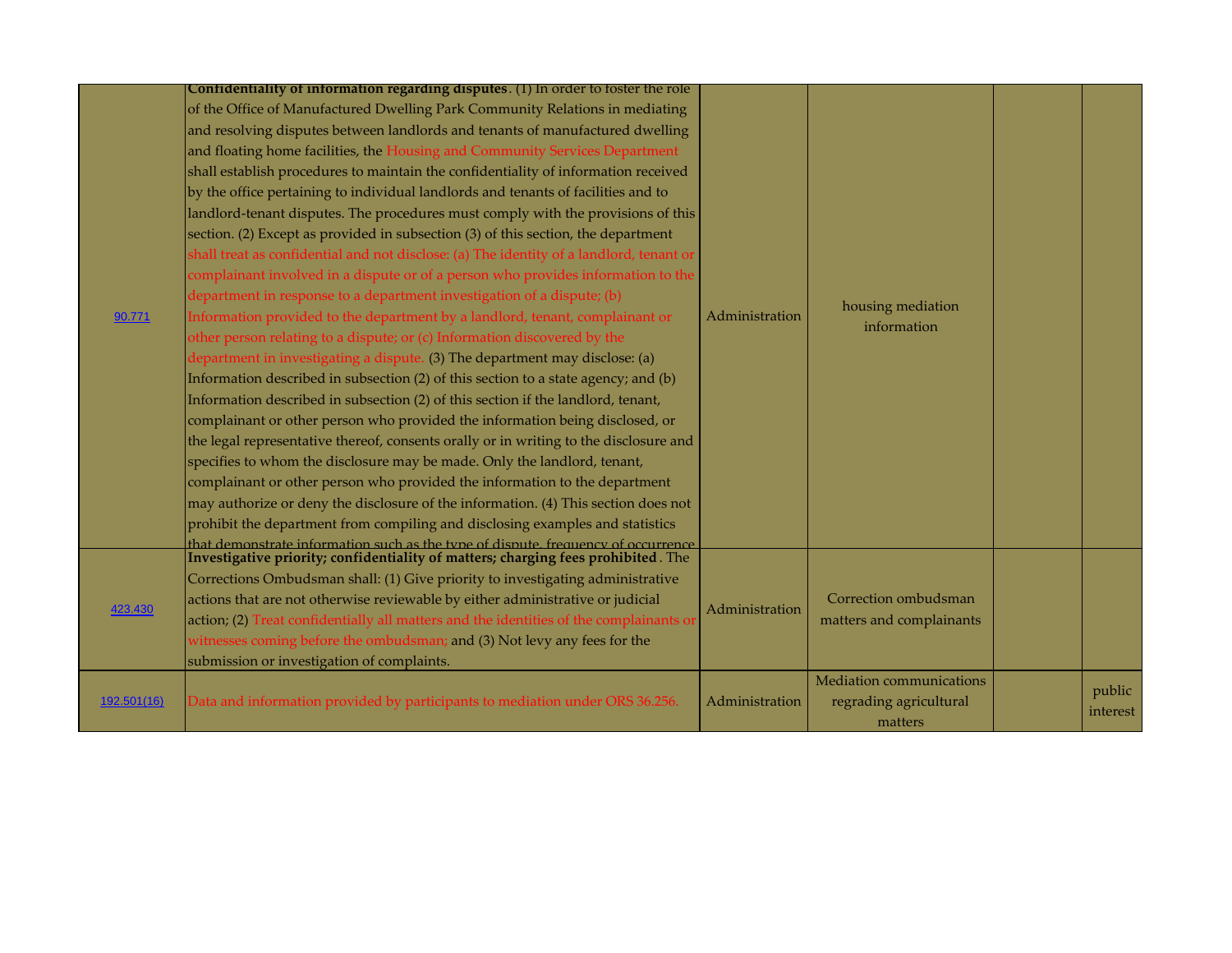| 659A.840 | Settlement. (6) Nothing said or done in the course of settlement discussions<br>concerning a complaint alleging an unlawful practice under ORS 659A.145 or<br>659A.421 or discrimination under federal housing law may be disclosed in any<br>manner, including but not limited to disclosure under ORS 192.410 to 192.505, or<br>be used as evidence in a subsequent proceeding under this chapter or under<br>federal housing law, without the written consent of the persons concerned.                                                                                                                                                                                                                                                                                                                                                                                                                         | Administration       | Statements or actions in<br>settlment discussions<br>regarding housing<br>discrimination case |  |
|----------|--------------------------------------------------------------------------------------------------------------------------------------------------------------------------------------------------------------------------------------------------------------------------------------------------------------------------------------------------------------------------------------------------------------------------------------------------------------------------------------------------------------------------------------------------------------------------------------------------------------------------------------------------------------------------------------------------------------------------------------------------------------------------------------------------------------------------------------------------------------------------------------------------------------------|----------------------|-----------------------------------------------------------------------------------------------|--|
|          | Security-related exemptions                                                                                                                                                                                                                                                                                                                                                                                                                                                                                                                                                                                                                                                                                                                                                                                                                                                                                        |                      |                                                                                               |  |
| 1.177    | (3) Except as provided in this subsection, a plan adopted under this section and<br>all documents related to development of the plan are confidential and need not be<br>disclosed under the provisions of ORS 192.410 to 192.505. The Chief Justice may<br>authorize the disclosure of all or part of a plan prepared under this section if the<br>Chief Justice determines that the interest of the public would be served by the<br>disclosure and that the disclosure will not impair the integrity of the plan.<br>Records of expenditures for a plan adopted under this section and records of<br>equipment purchased under the plan are not confidential under the provisions of<br>this subsection, and are subject to disclosure as public records under the<br>provisions of ORS 192.410 to 192.505.                                                                                                     | <b>Public Safety</b> | Court/OJD security plans                                                                      |  |
| 1.180    | Advisory committees on court security and emergency preparedness; plans. (9)<br>Except as provided in this subsection, plans prepared under this section are<br>confidential and need not be disclosed under the provisions of ORS 192.410 to<br>192.505. The presiding judge of a judicial district, with the concurrence of all<br>sheriffs for the counties of the district, may authorize the disclosure of all or part<br>of a plan prepared under this section if the judge determines that the interest of<br>the public would be served by the disclosure and that the disclosure will not<br>impair the integrity of the plan. Records of expenditures for a court security plan<br>and records of equipment purchased under the plan are not confidential under<br>the provisions of this subsection, and are subject to disclosure as public records<br>under the provisions of ORS 192.410 to 192.505. | <b>Public Safety</b> | Court security plans                                                                          |  |
| 453.332  | When disclosure of identity may be withheld. (4) Site specific information<br>regarding the exact amount and location of a hazardous substance provided to or<br>obtained by the State Fire Marshal or by an agency identified in ORS 453.322 shall<br>be treated by the State Fire Marshal or the agency as confidential.                                                                                                                                                                                                                                                                                                                                                                                                                                                                                                                                                                                         | <b>Public Safety</b> | Hazardous substance<br>information                                                            |  |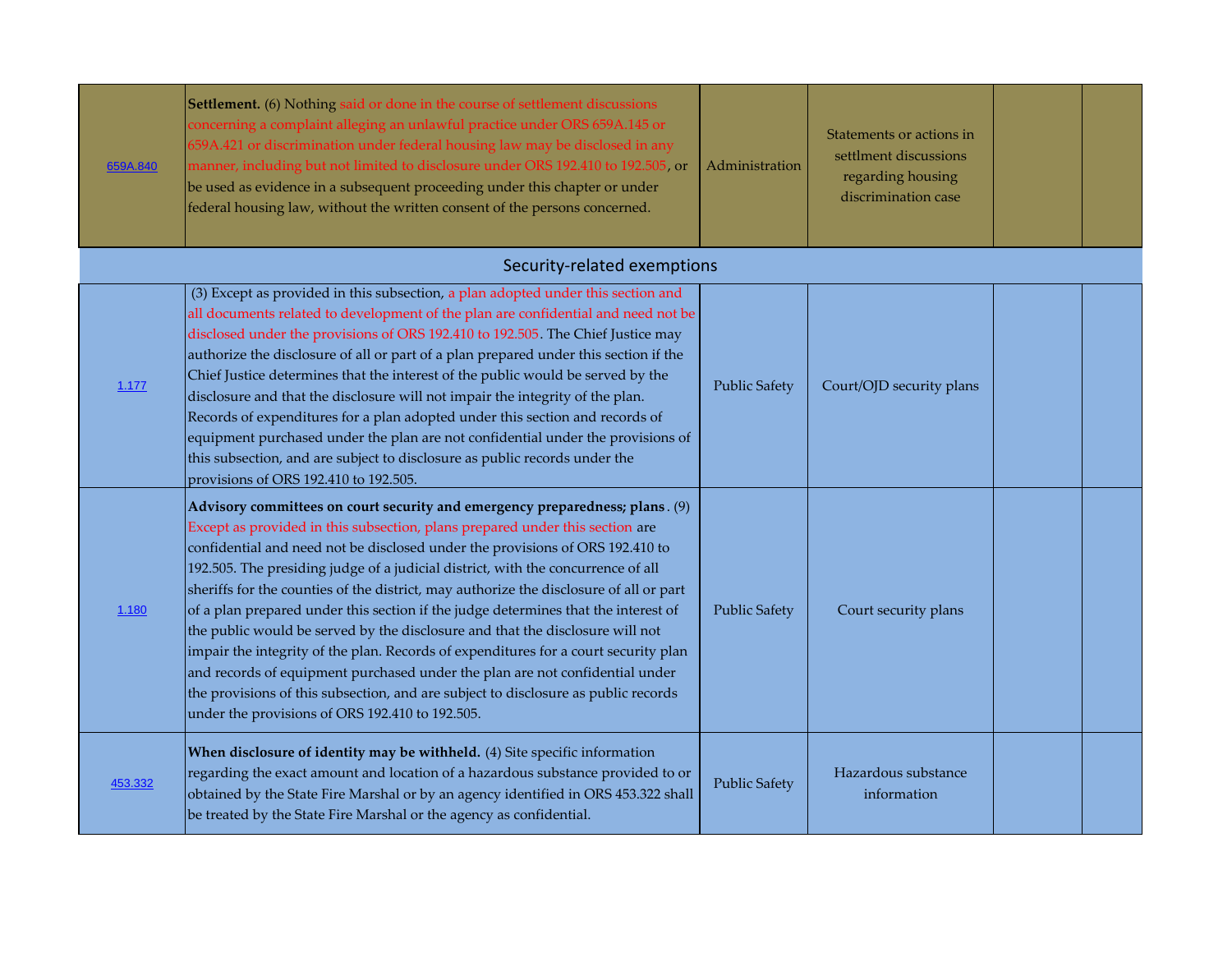|             | Studies; accountability; audits; delegation. (6) After the first nine months of sales |                      |                            |           |          |
|-------------|---------------------------------------------------------------------------------------|----------------------|----------------------------|-----------|----------|
|             | of tickets or shares to the public, the commission shall engage an independent        |                      |                            |           |          |
|             | firm experienced in security procedures, including but not limited to computer        |                      |                            |           |          |
|             | security and systems security, to conduct a comprehensive study and evaluation        |                      |                            |           |          |
|             | of all aspects of security in the operation of the state lottery. Such study shall    |                      |                            |           |          |
|             | include, but not be limited to, personnel security, lottery game retailer security,   |                      |                            |           |          |
|             | lottery contractor security, security of manufacturing operations of lottery          |                      |                            |           |          |
|             | contractors, security against ticket counterfeiting and alteration and other means    |                      |                            |           |          |
|             | of fraudulently winning, security of drawings among entries or finalists,             |                      |                            |           |          |
|             | computer security, data communications security, database security, security in       |                      |                            |           |          |
|             | distribution, security involving validation and payment procedures, security          |                      | Specific security          |           |          |
| 461.180     | involving unclaimed prizes, security aspects applicable to each particular lottery    | <b>Public Safety</b> | recommendations regarding  |           |          |
|             | game, security of drawings in lottery games where winners are determined by           |                      | the lottery                |           |          |
|             | drawings of numbers, the completeness of security against locating winners in         |                      |                            |           |          |
|             | lottery games with preprinted winners by persons involved in their production,        |                      |                            |           |          |
|             | storage, distribution or sale and any other aspects of security applicable to any     |                      |                            |           |          |
|             | particular lottery game and to the state lottery and its operations. The portion of   |                      |                            |           |          |
|             | the report containing the overall evaluation of the state lottery in terms of each    |                      |                            |           |          |
|             | aspect of security shall be presented to the commission, the Governor, the            |                      |                            |           |          |
|             | Attorney General, the Secretary of State, the State Treasurer and the Legislative     |                      |                            |           |          |
|             | Assembly. Notwithstanding other provisions of state law, the portion of the           |                      |                            |           |          |
|             | report containing specific recommendations shall be confidential and shall be         |                      |                            |           |          |
|             | presented only to the commission, the Governor and the director Similar studies       |                      |                            |           |          |
|             | Notice of movement of hazardous materials; confidentiality of notice                  |                      |                            |           |          |
|             | information. (2) Except to the extent that the Department of Transportation           |                      |                            |           |          |
|             | determines is necessary to provide for the safe transportation of the hazardous       |                      |                            |           |          |
| 824.082     | materials, the department, an employee of the department and any person               | <b>Public Safety</b> | Hazardous material transit | temporary |          |
|             | receiving information pursuant to this section shall not divulge or make known        |                      | information                |           |          |
|             | the information contained in the notification at any time before or during the        |                      |                            |           |          |
|             | transportation of the hazardous materials for which the notification is provided.     |                      |                            |           |          |
|             | Specific operational plans in connection with an anticipated threat to individual     |                      |                            |           |          |
|             | or public safety for deployment and use of personnel and equipment, prepared or       |                      |                            |           | public   |
| 192.501(18) | used by a public body, if public disclosure of the plans would endanger an            | <b>Public Safety</b> | Operational plans          |           | interest |
|             | individual's life or physical safety or jeopardize a law enforcement activity.        |                      |                            |           |          |
|             |                                                                                       |                      |                            |           |          |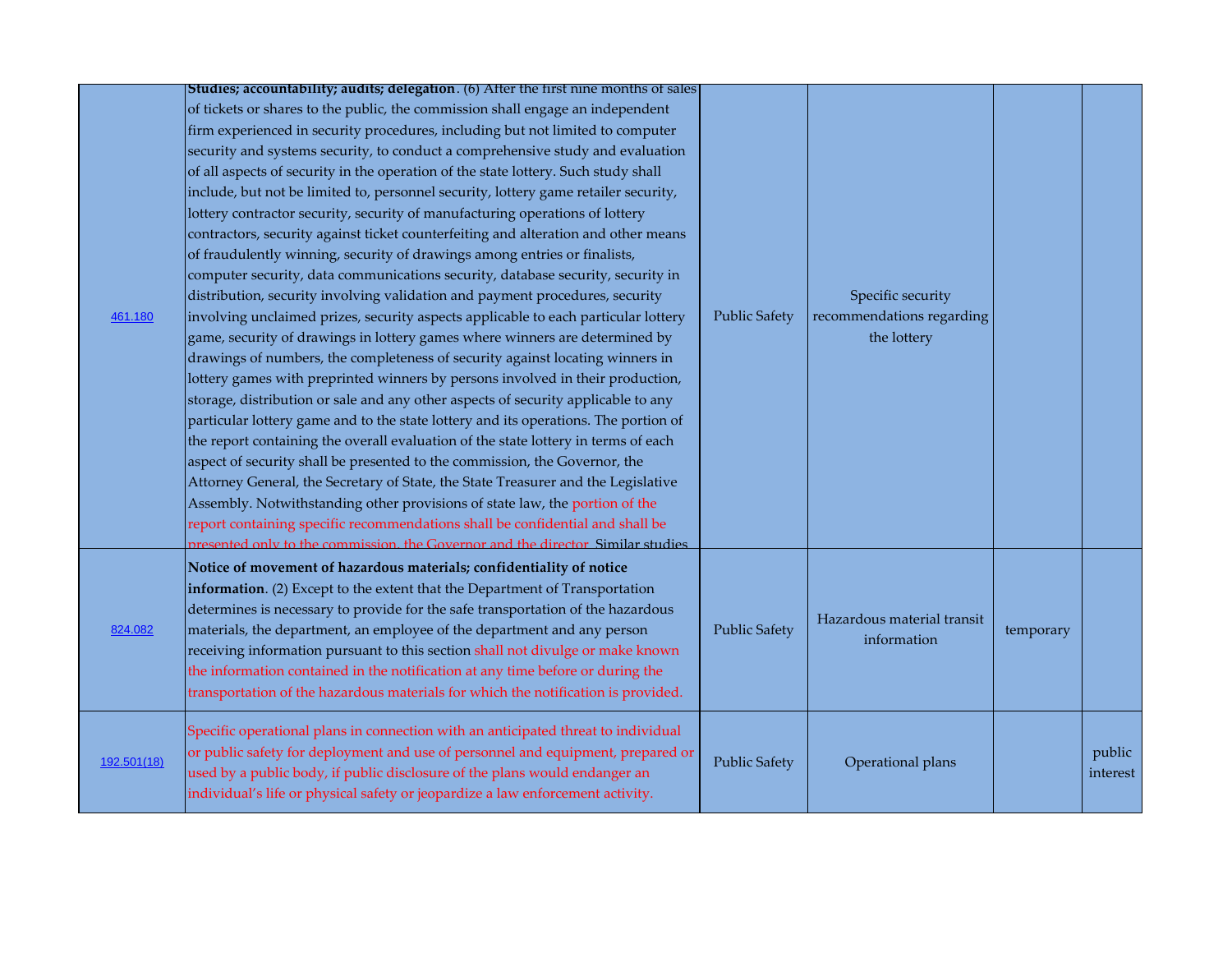| 801.040     | Authority to adopt special provisions. (5) Any incorporated city may by<br>ordinance require that the driver of a vehicle involved in an accident file with a<br>designated city department a copy of any report required to be filed under ORS<br>811.725. All such reports shall be for the confidential use of the city department<br>but subject to the same requirements for release of such reports as provided for<br>the release of such reports by the department under ORS 802.220 and 802.240.                                             | Administration       | Accident reports filed with<br>cities pursuant to city<br>ordinance |                    |
|-------------|-------------------------------------------------------------------------------------------------------------------------------------------------------------------------------------------------------------------------------------------------------------------------------------------------------------------------------------------------------------------------------------------------------------------------------------------------------------------------------------------------------------------------------------------------------|----------------------|---------------------------------------------------------------------|--------------------|
|             | Accident report exemptions                                                                                                                                                                                                                                                                                                                                                                                                                                                                                                                            |                      |                                                                     |                    |
| 192.502(33) | Information about review or approval of programs relating to the security of: (a)<br>Generation, storage or conveyance of: (A) Electricity; (B) Gas in liquefied or<br>gaseous form; (C) Hazardous substances as defined in ORS 453.005 (7)(a), (b) and<br>(d); (D) Petroleum products; (E) Sewage; or (F) Water. (b) Telecommunication<br>systems, including cellular, wireless or radio systems. (c) Data transmissions by<br>whatever means provided.                                                                                              | <b>Public Safety</b> | Security plans                                                      |                    |
| 192.502(32) | A county elections security plan developed and filed under ORS 254.074.                                                                                                                                                                                                                                                                                                                                                                                                                                                                               | <b>Public Safety</b> | Security plans                                                      |                    |
| 192.502(11) | Records of the Energy Facility Siting Council concerning the review or approval<br>of security programs pursuant to ORS 469.530.                                                                                                                                                                                                                                                                                                                                                                                                                      | <b>Public Safety</b> | Security plans                                                      |                    |
| 192.501(23) | Records or information that would reveal or otherwise identify security measures,<br>or weaknesses or potential weaknesses in security measures, taken or<br>recommended to be taken to protect: (a) An individual; (b) Buildings or other<br>property; (c) Information processing, communication or telecommunication<br>systems, including the information contained in the systems; or (d) Those<br>operations of the Oregon State Lottery the security of which are subject to study<br>and evaluation under ORS 461.180 (6).                     | <b>Public Safety</b> | Security plans                                                      | public<br>interest |
| 192.501(22) | Records or information that, if disclosed, would allow a person to: (a) Gain<br>unauthorized access to buildings or other property; (b) Identify those areas of<br>structural or operational vulnerability that would permit unlawful disruption to,<br>or interference with, services; or (c) Disrupt, interfere with or gain unauthorized<br>access to public funds or to information processing, communication or<br>telecommunication systems, including the information contained in the systems,<br>that are used or operated by a public body. | <b>Public Safety</b> | Security information                                                | public<br>interest |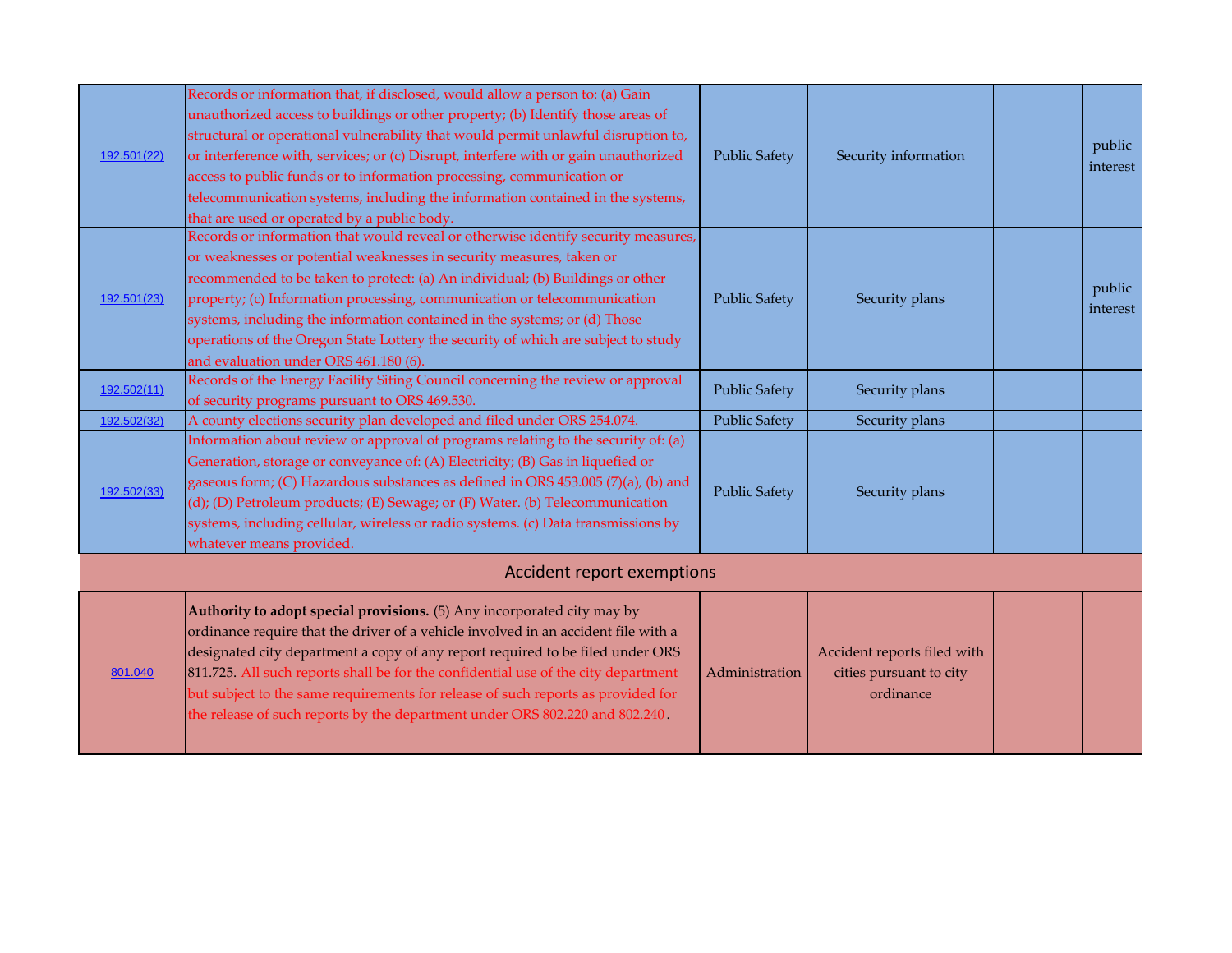| Availability of records; fees authorized. (5) Except as otherwise provided in this<br>subsection, accident reports filed with the department under ORS 811.725, 811.730<br>or 811.735 shall be without prejudice to the individual filing the report and shall<br>be for the confidential use of state administrative and enforcement agencies. The<br>department may use the confidential accident reports to provide the following<br>information to the persons described:<br>$\vert$ (a) Upon request, the department shall disclose the following information to any<br>party involved in the accident or to their personal representative or any member<br>of the family of a party involved in the accident: (A) The identity of the owner,<br>Administration<br>802.220<br>driver, occupants and the registration number of a vehicle involved in the<br>accident; (B) The names of any companies insuring the owner or driver of a<br>vehicle involved in the accident; and (C) The names of any witnesses to the<br>accident.<br>$\vert$ (b) The department shall furnish a certificate showing that a specified accident<br>report has or has not been made to the department upon demand of any person<br>who has or claims to have made such a report or upon demand of a court. | Accident reports |
|-----------------------------------------------------------------------------------------------------------------------------------------------------------------------------------------------------------------------------------------------------------------------------------------------------------------------------------------------------------------------------------------------------------------------------------------------------------------------------------------------------------------------------------------------------------------------------------------------------------------------------------------------------------------------------------------------------------------------------------------------------------------------------------------------------------------------------------------------------------------------------------------------------------------------------------------------------------------------------------------------------------------------------------------------------------------------------------------------------------------------------------------------------------------------------------------------------------------------------------------------------------------------------------------------|------------------|
|-----------------------------------------------------------------------------------------------------------------------------------------------------------------------------------------------------------------------------------------------------------------------------------------------------------------------------------------------------------------------------------------------------------------------------------------------------------------------------------------------------------------------------------------------------------------------------------------------------------------------------------------------------------------------------------------------------------------------------------------------------------------------------------------------------------------------------------------------------------------------------------------------------------------------------------------------------------------------------------------------------------------------------------------------------------------------------------------------------------------------------------------------------------------------------------------------------------------------------------------------------------------------------------------------|------------------|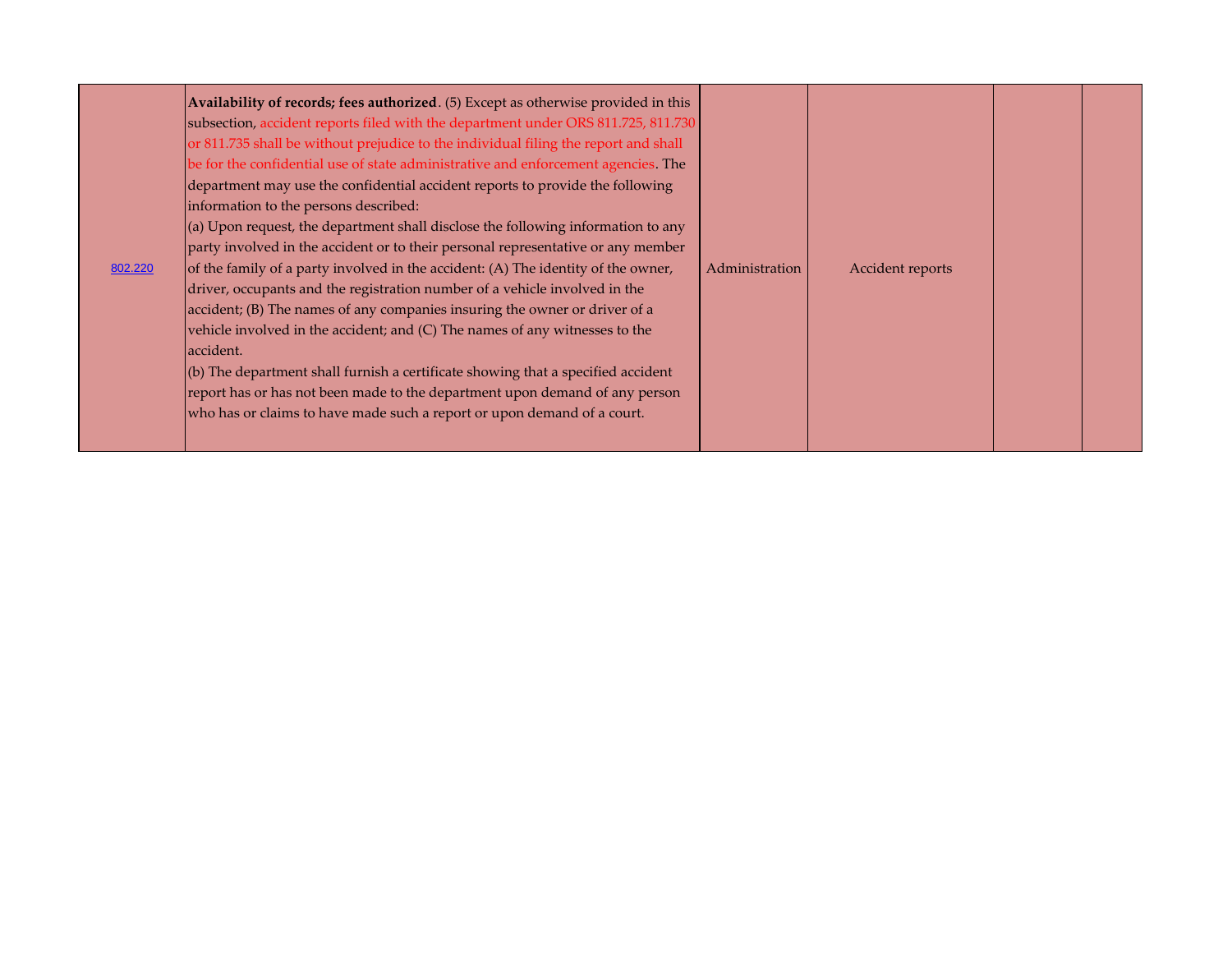| 830.490 | Confidential nature of report. (1) All accident reports made to the State Marine<br>Board shall be without prejudice to the individual reporting and shall be for the<br>confidential use of administrative and enforcement agencies only. (2) The board<br>upon written request, shall, if available, disclose the following information to any<br>party involved in the accident, or, in the event of the party's death, to any<br>member of the party's family, or to the party's personal representatives: (a) The<br>identity of the owner, operator, occupants and the identifying number of a boat<br>involved in an accident; (b) The names of any companies insuring the owner or<br>operator; and (c) The identity of any witnesses to the accident. (3) No such report<br>shall be used as evidence in any trial, civil or criminal, arising out of the accident.<br>The board shall furnish, upon demand of any person who has or claims to have<br>made such a report or upon demand of any court, a certificate showing that a<br>specified accident report has or has not been made to the board, solely to prove a<br>compliance or a failure to comply with the requirement that such a report be<br>made to the board. (4) The board shall compile and may analyze all accident<br>reports and shall publish annually, or at more frequent intervals, statistical<br>information relating to boat accidents. (5) In response to any request duly made<br>by an authorized official or agency of the United States, or in compliance with any<br>federal requirement, the board shall transmit any information compiled or<br>otherwise available to the board from the accident reports required by ORS<br>830.480 and 830.485. | Administration | Boat accident reports |  |  |
|---------|---------------------------------------------------------------------------------------------------------------------------------------------------------------------------------------------------------------------------------------------------------------------------------------------------------------------------------------------------------------------------------------------------------------------------------------------------------------------------------------------------------------------------------------------------------------------------------------------------------------------------------------------------------------------------------------------------------------------------------------------------------------------------------------------------------------------------------------------------------------------------------------------------------------------------------------------------------------------------------------------------------------------------------------------------------------------------------------------------------------------------------------------------------------------------------------------------------------------------------------------------------------------------------------------------------------------------------------------------------------------------------------------------------------------------------------------------------------------------------------------------------------------------------------------------------------------------------------------------------------------------------------------------------------------------------------------------------------------------------------------------|----------------|-----------------------|--|--|
|---------|---------------------------------------------------------------------------------------------------------------------------------------------------------------------------------------------------------------------------------------------------------------------------------------------------------------------------------------------------------------------------------------------------------------------------------------------------------------------------------------------------------------------------------------------------------------------------------------------------------------------------------------------------------------------------------------------------------------------------------------------------------------------------------------------------------------------------------------------------------------------------------------------------------------------------------------------------------------------------------------------------------------------------------------------------------------------------------------------------------------------------------------------------------------------------------------------------------------------------------------------------------------------------------------------------------------------------------------------------------------------------------------------------------------------------------------------------------------------------------------------------------------------------------------------------------------------------------------------------------------------------------------------------------------------------------------------------------------------------------------------------|----------------|-----------------------|--|--|

Exemptions to facilitate public bodies business transactions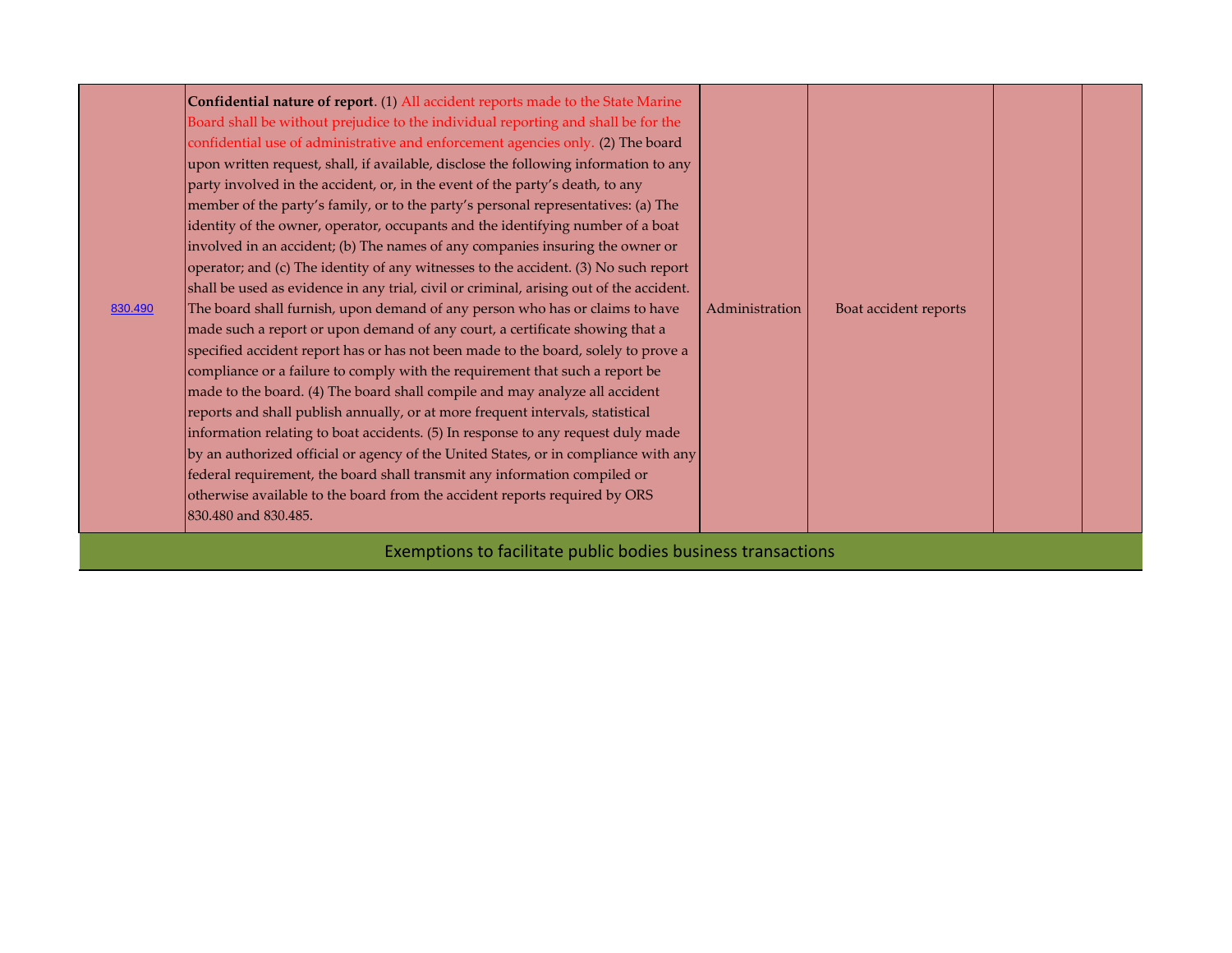| 367.804     | Goals of Oregon Innovative Partnerships Program; authority of Department of<br>Transportation; confidentiality; expenses. (5) Except as provided in subsection<br>(6) of this section: (a) Information related to a transportation project proposed<br>under ORS 367.800 to 367.824, including but not limited to the project's design,<br>management, financing and other details, is exempt from disclosure under ORS<br>192.410 to 192.505 until: (A) The department shares the information with a local<br>government, metropolitan planning organization or area commission on<br>transportation under subsection $(3)(c)$ of this section; or $(B)$ The department<br>completes its evaluation of the proposed project and has selected the proposal for<br>negotiation of an agreement. (b) After the department has either shared the<br>information described in paragraph (a) of this subsection with a local<br>government, metropolitan planning organization or area commission on<br>transportation, or has completed its evaluation of the proposed project, the<br>information is subject to disclosure under ORS 192.410 to 192.505. | Administration | "Innovative" public-private<br>partnership information | temporary |                    |
|-------------|-------------------------------------------------------------------------------------------------------------------------------------------------------------------------------------------------------------------------------------------------------------------------------------------------------------------------------------------------------------------------------------------------------------------------------------------------------------------------------------------------------------------------------------------------------------------------------------------------------------------------------------------------------------------------------------------------------------------------------------------------------------------------------------------------------------------------------------------------------------------------------------------------------------------------------------------------------------------------------------------------------------------------------------------------------------------------------------------------------------------------------------------------------|----------------|--------------------------------------------------------|-----------|--------------------|
| 192.501(6)  | Information relating to the appraisal of real estate prior to its acquisition.                                                                                                                                                                                                                                                                                                                                                                                                                                                                                                                                                                                                                                                                                                                                                                                                                                                                                                                                                                                                                                                                        | Administration | Real estate appraisals                                 | temporary | public<br>interest |
| 192.501(34) | Sensitive business records or financial or commercial information of the State<br>Accident Insurance Fund Corporation that is not customarily provided to<br>pusiness competitors. This exemption does not: (a) Apply to the formulas for<br>determining dividends to be paid to employers insured by the State Accident<br>Insurance Fund Corporation; (b) Apply to contracts for advertising, public<br>relations or lobbying services or to documents related to the formation of such<br>contracts; (c) Apply to group insurance contracts or to documents relating to the<br>formation of such contracts, except that employer account records shall remain<br>exempt from disclosure as provided in ORS 192.502 (35); or (d) Provide the basis<br>for opposing the discovery of documents in litigation pursuant to the applicable<br>rules of civil procedure.                                                                                                                                                                                                                                                                                 | Administration | SAIF business records and<br>conmmercial information   |           | public<br>interest |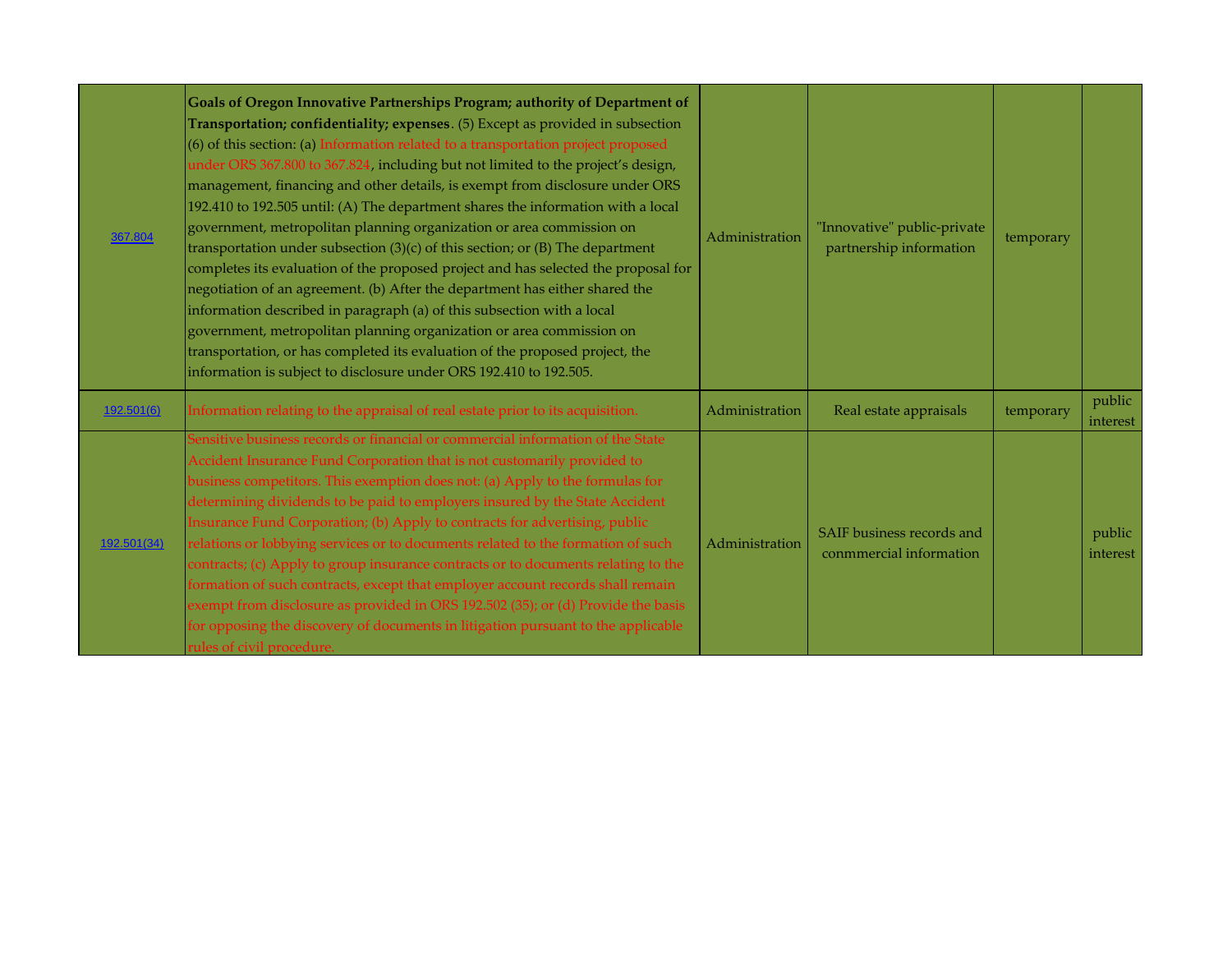| 192.502(13) | Records of or submitted to the State Treasurer, the Oregon Investment Council or<br>the agents of the treasurer or the council relating to active or proposed publicly<br>traded investments under ORS chapter 293, including but not limited to records<br>regarding the acquisition, exchange or liquidation of the investments. For the<br>purposes of this subsection: (a) The exemption does not apply to: (A) Information<br>in investment records solely related to the amount paid directly into an<br>investment by, or returned from the investment directly to, the treasurer or<br>council; or (B) The identity of the entity to which the amount was paid directly or<br>from which the amount was received directly. (b) An investment in a publicly<br>traded investment is no longer active when acquisition, exchange or liquidation of<br>the investment has been concluded. | Administration | OST records relating to<br>active or proposed<br>investments                                                                      |  |
|-------------|------------------------------------------------------------------------------------------------------------------------------------------------------------------------------------------------------------------------------------------------------------------------------------------------------------------------------------------------------------------------------------------------------------------------------------------------------------------------------------------------------------------------------------------------------------------------------------------------------------------------------------------------------------------------------------------------------------------------------------------------------------------------------------------------------------------------------------------------------------------------------------------------|----------------|-----------------------------------------------------------------------------------------------------------------------------------|--|
| 192.502(21) | Sensitive business records or financial or commercial information of the Oregon<br>Health and Science University that is not customarily provided to business<br>competitors.                                                                                                                                                                                                                                                                                                                                                                                                                                                                                                                                                                                                                                                                                                                  | Administration | Business records, financial or<br>commercial information of<br><b>OHSU</b>                                                        |  |
| 192.502(26) | Sensitive business, commercial or financial information furnished to or developed<br>by a public body engaged in the business of providing electricity or electricity<br>services, if the information is directly related to a transaction described in ORS<br>261.348, or if the information is directly related to a bid, proposal or negotiations<br>for the sale or purchase of electricity or electricity services, and disclosure of the<br>information would cause a competitive disadvantage for the public body or its<br>retail electricity customers. This subsection does not apply to cost-of-service<br>studies used in the development or review of generally applicable rate schedules.                                                                                                                                                                                        | Administration | Business records, financial or<br>commercial information of<br>public electricity producers                                       |  |
| 192.502(27) | Sensitive business, commercial or financial information furnished to or developed<br>by the City of Klamath Falls, acting solely in connection with the ownership and<br>operation of the Klamath Cogeneration Project, if the information is directly<br>related to a transaction described in ORS 225.085 and disclosure of the<br>information would cause a competitive disadvantage for the Klamath<br>Cogeneration Project. This subsection does not apply to cost-of-service studies<br>used in the development or review of generally applicable rate schedules.                                                                                                                                                                                                                                                                                                                        | Administration | Business records, financial or<br>commercial information of<br>Klamath Falls related to<br><b>Klamath Cogeneration</b><br>Project |  |
| 192.502(30) | Sensitive business records, capital development plans or financial or commercial<br>information of Oregon Corrections Enterprises that is not customarily provided to<br>business competitors.<br>Undercover law enforcement examptions                                                                                                                                                                                                                                                                                                                                                                                                                                                                                                                                                                                                                                                        | Administration | Business records, financial or<br>commercial information of<br><b>Corrections Enterprises</b>                                     |  |

Undercover law enforcement exemptions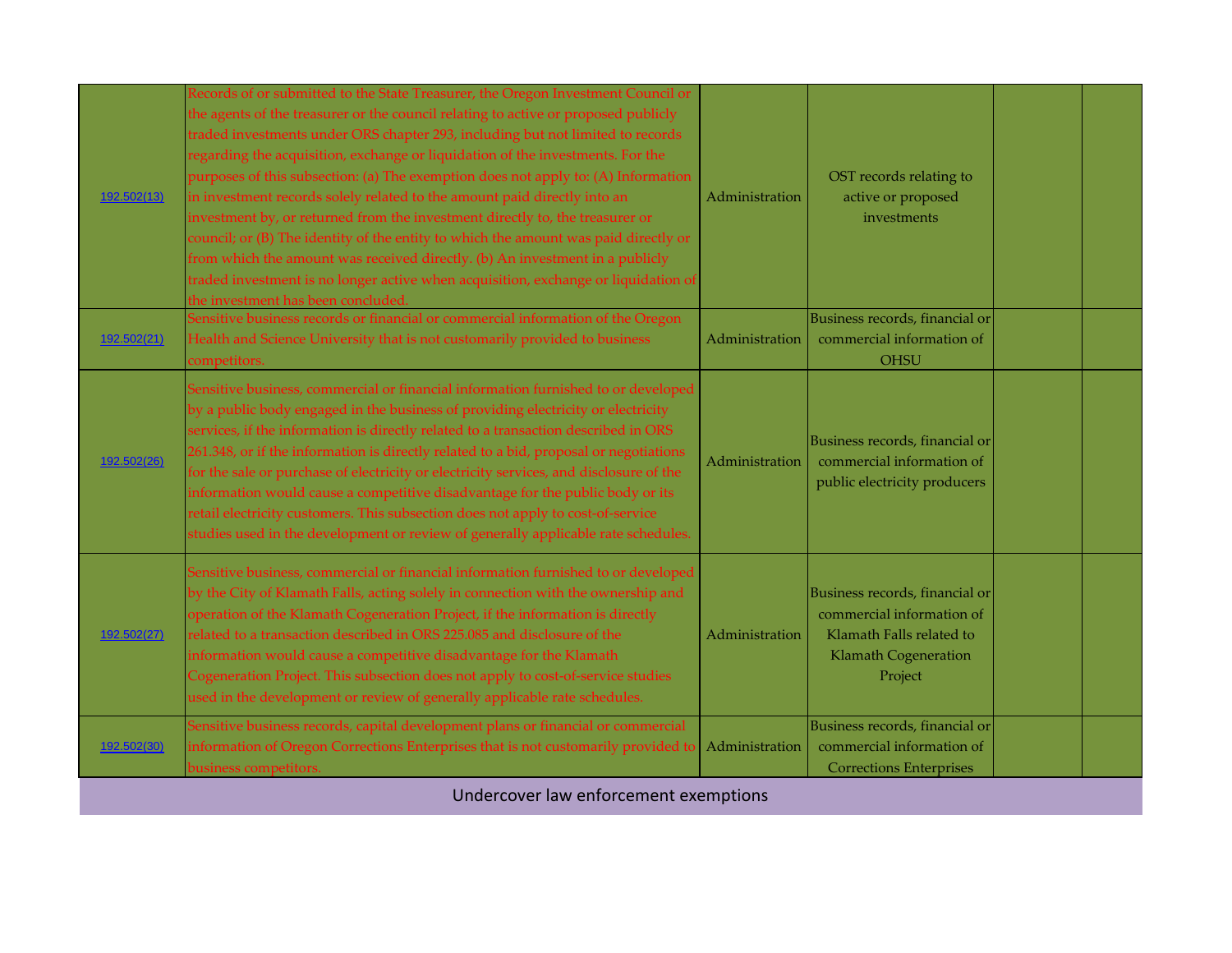| 181.852 | Disclosure of information about certain employees of law enforcement<br>agencies. (1) As used in this section: (a) "Designated agency" has the meaning<br>given that term in ORS 181.010. (b) "Information" includes, but is not limited to,<br>an address, telephone number, date of birth and photograph. (c) "Law<br>enforcement agency" has the meaning given that term in ORS 181.010. (2) Unless<br>a law other than ORS 192.410 to 192.505 requires disclosure or the employee<br>consents in writing to the disclosure, a law enforcement agency may not disclose<br>information about an employee of the agency while the employee is assigned<br>duties the agency considers undercover investigative duties and for a period of<br>six months after the conclusion of those duties. (3) Subsection (2) of this section<br>does not apply to disclosure of information to: (a) A district attorney. (b) The<br>Attorney General. (c) A law enforcement agency. (d) A court. (e) The Department<br>of Public Safety Standards and Training. (f) A designated agency. (g) A citizen<br>review body designated by a law enforcement agency. (4) A person injured by a<br>violation of subsection (2) of this section may bring a civil action for damages<br>against the law enforcement agency. | <b>Public Safety</b> | Undercover officer<br>information                                       |           |  |
|---------|---------------------------------------------------------------------------------------------------------------------------------------------------------------------------------------------------------------------------------------------------------------------------------------------------------------------------------------------------------------------------------------------------------------------------------------------------------------------------------------------------------------------------------------------------------------------------------------------------------------------------------------------------------------------------------------------------------------------------------------------------------------------------------------------------------------------------------------------------------------------------------------------------------------------------------------------------------------------------------------------------------------------------------------------------------------------------------------------------------------------------------------------------------------------------------------------------------------------------------------------------------------------------------------------------------|----------------------|-------------------------------------------------------------------------|-----------|--|
| 802.220 | Availability of records; fees authorized. (1) Except as otherwise provided in this<br>subsection and ORS 802.177, the records the Department of Transportation<br>maintains under ORS 802.200 on vehicles are public records. The records of<br>vehicles registered under ORS 805.060 are not public records and are exempt<br>from public inspection as provided under ORS 181.548 and are for the<br>confidential use of criminal justice agencies described under ORS 181.010. The<br>department may charge the fee established under ORS 802.230 for furnishing<br>information under this section concerning a vehicle or its owner.                                                                                                                                                                                                                                                                                                                                                                                                                                                                                                                                                                                                                                                                | <b>Public Safety</b> | Undercover law enforcement<br>vehicle registrations                     |           |  |
| 807.725 | Issuance of fictitious driver licenses and identification cards; rules; fees. (5) All<br>information submitted to and maintained by the department regarding the true<br>identity of a law enforcement official under this section is confidential. The<br>department may only disclose information regarding the true identity of a law<br>enforcement official to a law enforcement agency upon request.                                                                                                                                                                                                                                                                                                                                                                                                                                                                                                                                                                                                                                                                                                                                                                                                                                                                                              | <b>Public Safety</b> | Information about fictitious<br>identities issued to law<br>enforcement |           |  |
|         | <b>Voter Pamphlet exemptions</b>                                                                                                                                                                                                                                                                                                                                                                                                                                                                                                                                                                                                                                                                                                                                                                                                                                                                                                                                                                                                                                                                                                                                                                                                                                                                        |                      |                                                                         |           |  |
| 251.145 | Exemption from public records law. Notwithstanding ORS 192.410 to 192.505<br>relating to public records, materials filed by a political party, assembly of electors<br>or candidate for inclusion in a voters' pamphlet and arguments supporting or<br>opposing a measure filed by any person for inclusion in a voters' pamphlet are<br>exempt from public inspection until the fourth business day after the final date for<br>filing the materials.                                                                                                                                                                                                                                                                                                                                                                                                                                                                                                                                                                                                                                                                                                                                                                                                                                                  | Administration       | Voter pamphlet material                                                 | temporary |  |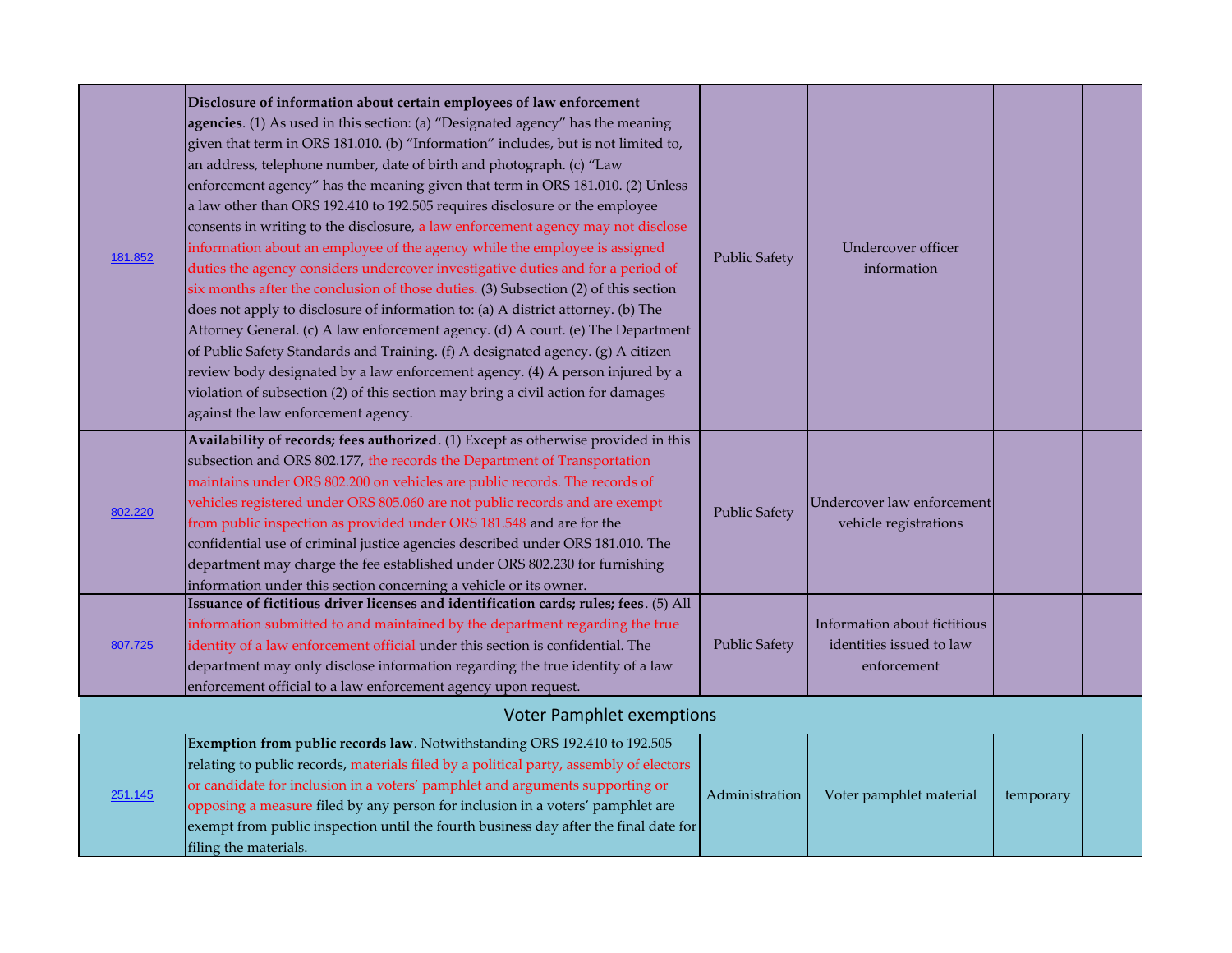| 251.430     | Exemption from public records law. Notwithstanding ORS 192.410 to 192.505<br>relating to public records, materials filed by a candidate for inclusion in a county<br>voters' pamphlet and arguments supporting or opposing a measure filed by any<br>person for inclusion in a county voters' pamphlet are exempt from public<br>inspection until the fourth business day after the final date for filing the materials.                                                                                                                                                                                                                                 | Administration       | Voter pamphlet material                                                                               | temporary |                                                      |
|-------------|----------------------------------------------------------------------------------------------------------------------------------------------------------------------------------------------------------------------------------------------------------------------------------------------------------------------------------------------------------------------------------------------------------------------------------------------------------------------------------------------------------------------------------------------------------------------------------------------------------------------------------------------------------|----------------------|-------------------------------------------------------------------------------------------------------|-----------|------------------------------------------------------|
|             | Species protection exemptions                                                                                                                                                                                                                                                                                                                                                                                                                                                                                                                                                                                                                            |                      |                                                                                                       |           |                                                      |
| 564.130     | Confidentiality of information regarding threatened or endangered species;<br>circumstances. (1) Notwithstanding ORS 192.410 to 192.505, the director of the<br>appropriate agency may hold confidential, and refuse to disclose, information<br>concerning the location of a threatened or endangered wildlife or plant species<br>upon a determination that, based on prior experience, unlawful taking is likely to<br>occur if the location is disclosed.                                                                                                                                                                                            | Administration       | Threatened/endangered<br>species information                                                          |           | requires<br>likelihoo<br>d of<br>unlawfu<br>1 taking |
| 192.501(13) | Information developed pursuant to ORS 496.004, 496.172 and 498.026 or ORS<br>496.192 and 564.100, regarding the habitat, location or population of any<br>threatened species or endangered species.                                                                                                                                                                                                                                                                                                                                                                                                                                                      | Administration       | threatened/endangered<br>species information                                                          |           | public<br>interest                                   |
| 192.501(33) | The following voluntary conservation agreements and reports: (a) Land<br>management plans required for voluntary stewardship agreements entered into<br>under ORS 541.423; and (b) Written agreements relating to the conservation of<br>greater sage grouse entered into voluntarily by owners or occupiers of land with a<br>soil and water conservation district under ORS 568.550.                                                                                                                                                                                                                                                                   | Administration       | Voluntary habitat<br>stewardship management<br>plans                                                  |           | public<br>interest                                   |
|             | Law enforcement intercepted communications exemptions                                                                                                                                                                                                                                                                                                                                                                                                                                                                                                                                                                                                    |                      |                                                                                                       |           |                                                      |
| 133.723     | Records confidential. The application for any order under ORS 133.724 and any<br>supporting documents and testimony in connection therewith shall remain<br>confidential in the custody of the court, and these materials shall not be released<br>or information concerning them in any manner disclosed except upon written<br>order of the court and as required under ORS 135.805 to 135.873. No person<br>having custody of any records maintained under ORS 133.721 to 133.739 shall<br>disclose or release any materials or information contained therein except upon<br>written order of the court and as required under ORS 135.805 to 135.873. | <b>Public Safety</b> | Investigatory information -<br>orders concerning law<br>enforcement interception of<br>communications |           |                                                      |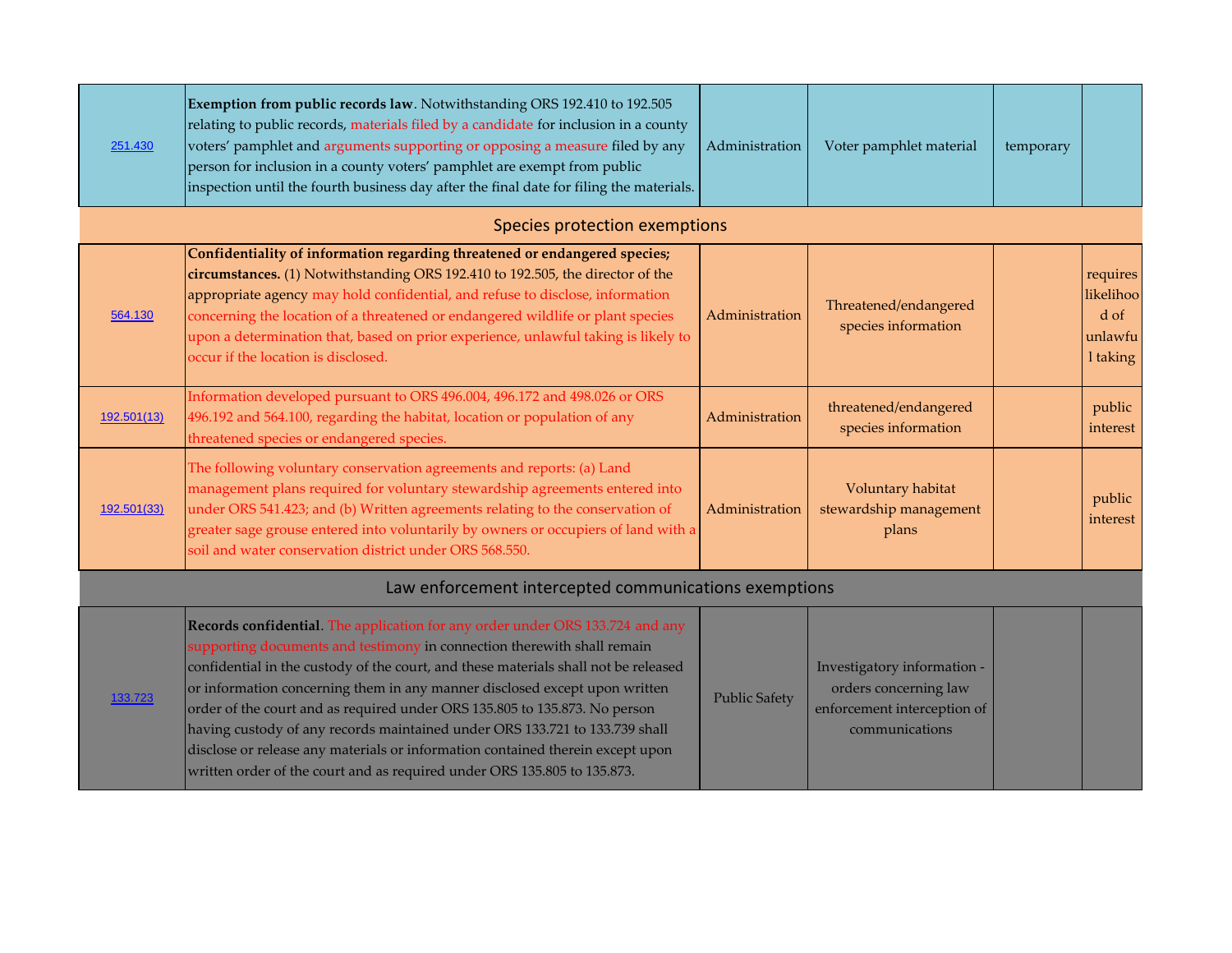| 133.729 | Recording intercepted communications; method; delivery to court; custody. The<br>contents of any wire, electronic or oral communication intercepted in accordance<br>with the provisions of ORS 133.724 shall, if possible, be recorded on tape or wire<br>or other comparable device. The recording of the contents of any wire, electronic<br>or oral communication under this section shall be done in such way as will<br>protect the recording from editing or other alterations. Immediately upon the<br>expiration of the period of the order issued under ORS 133.724, or extensions<br>thereof, such recordings shall be made available to the judge issuing such order<br>and sealed under the direction of the judge. Custody of the recordings shall be<br>wherever the judge orders. They shall not be destroyed before the expiration of<br>the minimum retention period established by the State Court Administrator<br>under ORS 8.125. Duplicate recordings may be made for use or disclosure<br>pursuant to the provisions of ORS 133.737 (1) and (2) for investigations. The<br>presence of the seal provided for by this section, or a satisfactory explanation for<br>the absence thereof, shall be a prerequisite for the use or disclosure of the contents<br>of any wire, electronic or oral communication or evidence derived therefrom<br>under ORS 133.737 (3). | <b>Public Safety</b> | Investigatory information -<br>contents of wiretap                                    |  |
|---------|--------------------------------------------------------------------------------------------------------------------------------------------------------------------------------------------------------------------------------------------------------------------------------------------------------------------------------------------------------------------------------------------------------------------------------------------------------------------------------------------------------------------------------------------------------------------------------------------------------------------------------------------------------------------------------------------------------------------------------------------------------------------------------------------------------------------------------------------------------------------------------------------------------------------------------------------------------------------------------------------------------------------------------------------------------------------------------------------------------------------------------------------------------------------------------------------------------------------------------------------------------------------------------------------------------------------------------------------------------------------------------------------|----------------------|---------------------------------------------------------------------------------------|--|
|         | Patient safety data information<br>442.820 Oregon Patient Safety Commission.<br>(2) The mission of the commission is to improve patient safety by reducing the<br>risk of serious adverse events occurring in Oregon's health care system and by<br>encouraging a culture of patient safety in Oregon. To accomplish this mission, the<br>commission shall:<br>(a) Establish a confidential, voluntary serious adverse event reporting system<br>to identify serious adverse events;<br>(b) Establish quality improvement techniques to reduce systems' errors<br>contributing to serious adverse events; and<br>(c) Disseminate evidence-based prevention practices to improve patient<br>outcomes.<br>(3) ORS 192.410 to 192.505 do not apply to public records created or<br>maintained by the commission that contain patient safety data or to reports<br>obtained by the program.                                                                                                                                                                                                                                                                                                                                                                                                                                                                                                    | Administration       | Encourage provision of<br>information - Patient safety<br>data, adverse event reports |  |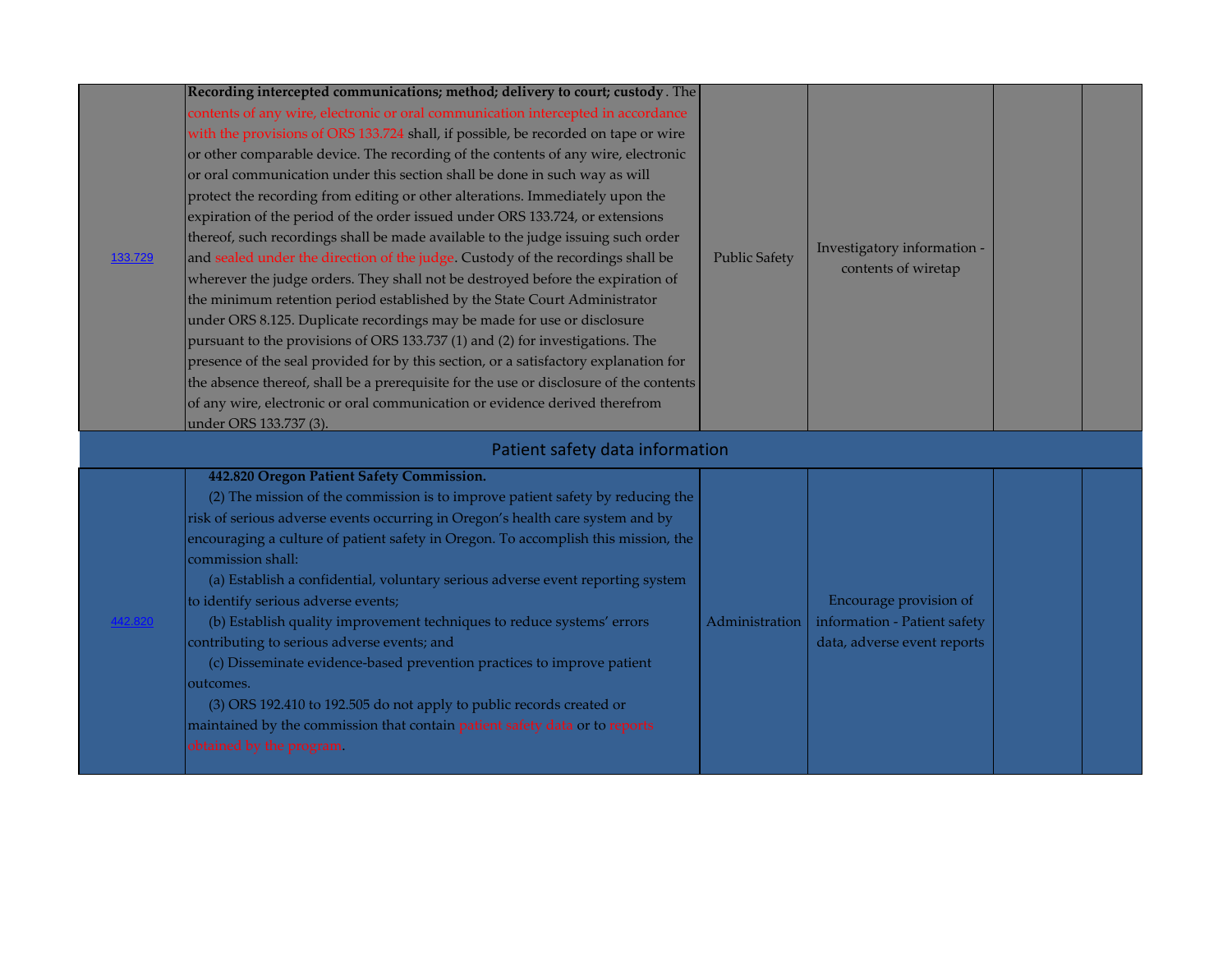| 42.846 | Patient safety data not admissible in civil actions. (1) Patient safety data and<br>reports obtained by a patient safety reporting program from participants are<br>confidential and privileged and are not admissible in evidence in any civil action,<br>including but not limited to a judicial, administrative, arbitration or mediation<br>proceeding. Patient safety data, patient safety activities and reports are not subject<br>to: (a) Civil or administrative subpoena; (b) Discovery in connection with a civil<br>action, including but not limited to a judicial, administrative, arbitration or<br>mediation proceeding; or (c) Disclosure under state public records law pursuant<br>to ORS 442.820 (3) and, if permissible, federal public records laws. | Administration       | Encourage provision of<br>information - Patient safety<br>data, activities, reports |           |                    |
|--------|----------------------------------------------------------------------------------------------------------------------------------------------------------------------------------------------------------------------------------------------------------------------------------------------------------------------------------------------------------------------------------------------------------------------------------------------------------------------------------------------------------------------------------------------------------------------------------------------------------------------------------------------------------------------------------------------------------------------------------------------------------------------------|----------------------|-------------------------------------------------------------------------------------|-----------|--------------------|
|        | Criminal investigatory information exemptions                                                                                                                                                                                                                                                                                                                                                                                                                                                                                                                                                                                                                                                                                                                              |                      |                                                                                     |           |                    |
|        | An indictment, when found and indorsed, as provided in ORS 132.400 and<br>132.580, shall be filed with the clerk of the court, in whose office it shall remain as<br>a public record. Upon being designated by the district attorney as confidential<br>and until after the arrest of a defendant who has not been held to answer the<br>charge, the indictment or any order or process in relation thereto shall not be<br>inspected by any person other than the judge, the clerk of the court, the district<br>attorney or a peace officer in the discharge of a duty concerning the indictment,<br>order or process.                                                                                                                                                   | <b>Public Safety</b> | Investigatory information -<br>indictment information prior<br>to arrest            | temporary |                    |
|        | Disclosure relative to indictment not subject to inspection. No grand juror,<br>reporter or other person except the district attorney or a peace officer in the<br>exercise of duties in effecting an arrest shall disclose any fact concerning any<br>indictment while it is not subject to public inspection.                                                                                                                                                                                                                                                                                                                                                                                                                                                            | <b>Public Safety</b> | Investigatory information -<br>indictment information prior<br>to arrest            | temporary |                    |
|        | Records of fires. (1) The State Fire Marshal shall keep a record of all fires<br>occurring in this state and of all facts concerning the same, including statistics as<br>to the extent of such fires and the damage caused, whether such losses were<br>covered by insurance, and if so, in what amount. All such records shall be public,<br>except any testimony, information or other evidence taken in an investigation<br>under ORS 476.010 to 476.090, 476.155 to 476.170, 476.210 to 476.270 and 479.180,<br>which shall be considered investigatory information as described in ORS<br>192.501 (2) This section shall not apply to forestlands under the jurisdiction of the<br>State Forester.                                                                   | <b>Public Safety</b> | Fire investigation records                                                          | temporary | public<br>interest |